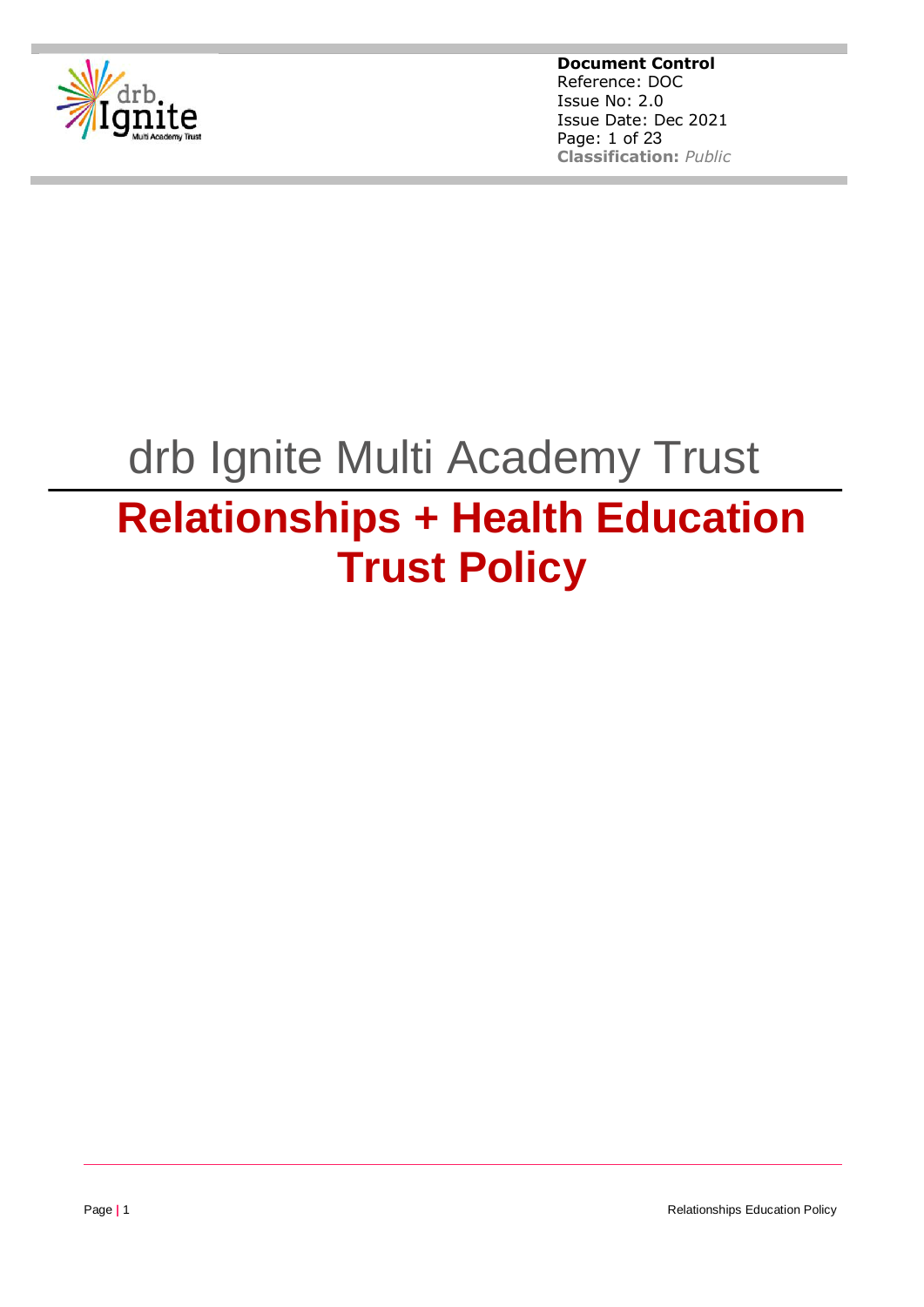

**Document Control** Reference: DOC Issue No: 1.0 Issue Date: Dec 2021 Page: 2 of 23 **Classification: Public** 

# **United Nations Convention on the Rights of the Child Article 29**

Children's education should help them to develop their personalities, talents and activities. It should teach them to understand their own rights and to respect other people's rights, cultures and differences. It should help them to live peacefully and protect the environment.

# **Contents**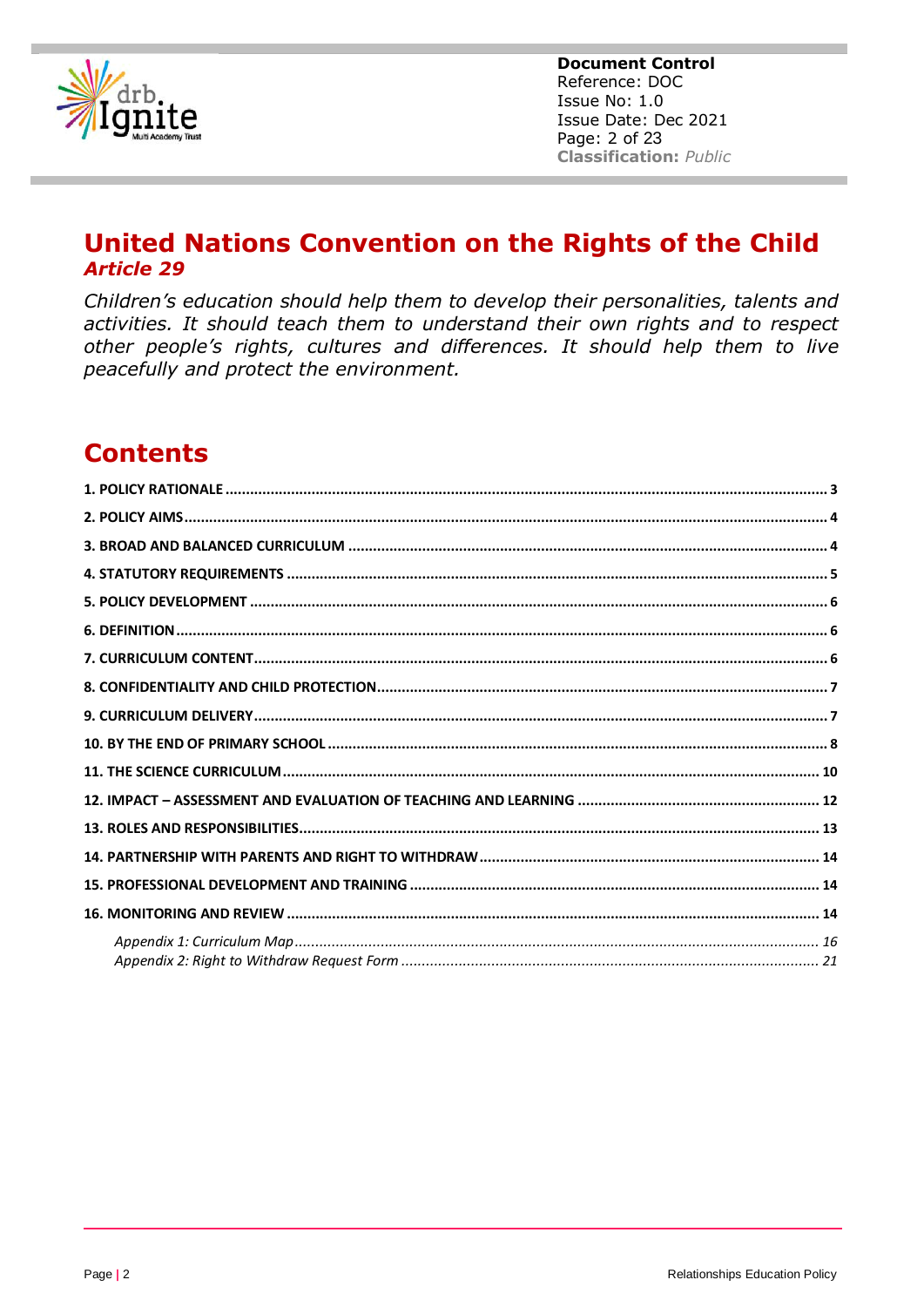<span id="page-2-0"></span>

## **1. Policy rationale**

As children progress through primary school they begin to develop stronger and more independent relationships. To support children as they develop and grow relationships and health education in primary school should teach the fundamental building blocks and characteristics of positive relationships, with particular reference to friendships, family relationships and wider relationships with peers and other adults.

The Trust's Relationships and Health Policy is intrinsically linked to *UNICEF's Rights Respecting Agenda*, based upon the United Nations Convention on the Rights of the Child. This Convention consists of 54 articles that set out children's rights and how governments should work together to make them available to all children. Under the terms of the convention, governments are required to meet children's basic needs and help them reach their full potential. The Articles are referenced throughout this Policy. The Trust believes that children should learn about relationships and personal health as well as the emotional, social and physical aspects of growing up, human sexuality and sexual health in a way that is sensitive and age-appropriate.

Although we refer to our approach as a relationships and health education programme, it includes elements of health education alongside the National Curriculum science programme of study. This includes understanding puberty, how a baby is conceived and born, body ownership and keeping personally safe.

This Policy sets out the Trust's approach to the teaching of relationships and health education. NB. For reference, the term *relationships and health education (RHE)* is used throughout to describe the Trust's approach.

This approach aligns with the vision, culture and values of the Trust whilst also reflecting the local needs and context of the different Trust schools. All Trust schools take decisions in accordance with the needs of the children and families they serve.

To deliver its approach, the Trust has tailored the relationships, health and sex education elements of the *Jigsaw PSHE Curriculum* adapting content according to need and in line with individual school community consultations.

For example, the Trust has used both Public Health England and National Office of Statistics data to better understand the challenges faced by particular localities. This analysis of local data has identified that there are common themes where support for children would be beneficial:

- □ Childhood obesity in reception aged children
- $\Box$  Excess weight in Year 6 children
- $\Box$  Teenage pregnancies
- □ Child poverty
- $\Box$  Long term chronic health conditions e.g. chronic obstructive pulmonary disease and respiratory illnesses
- □ Long term unemployment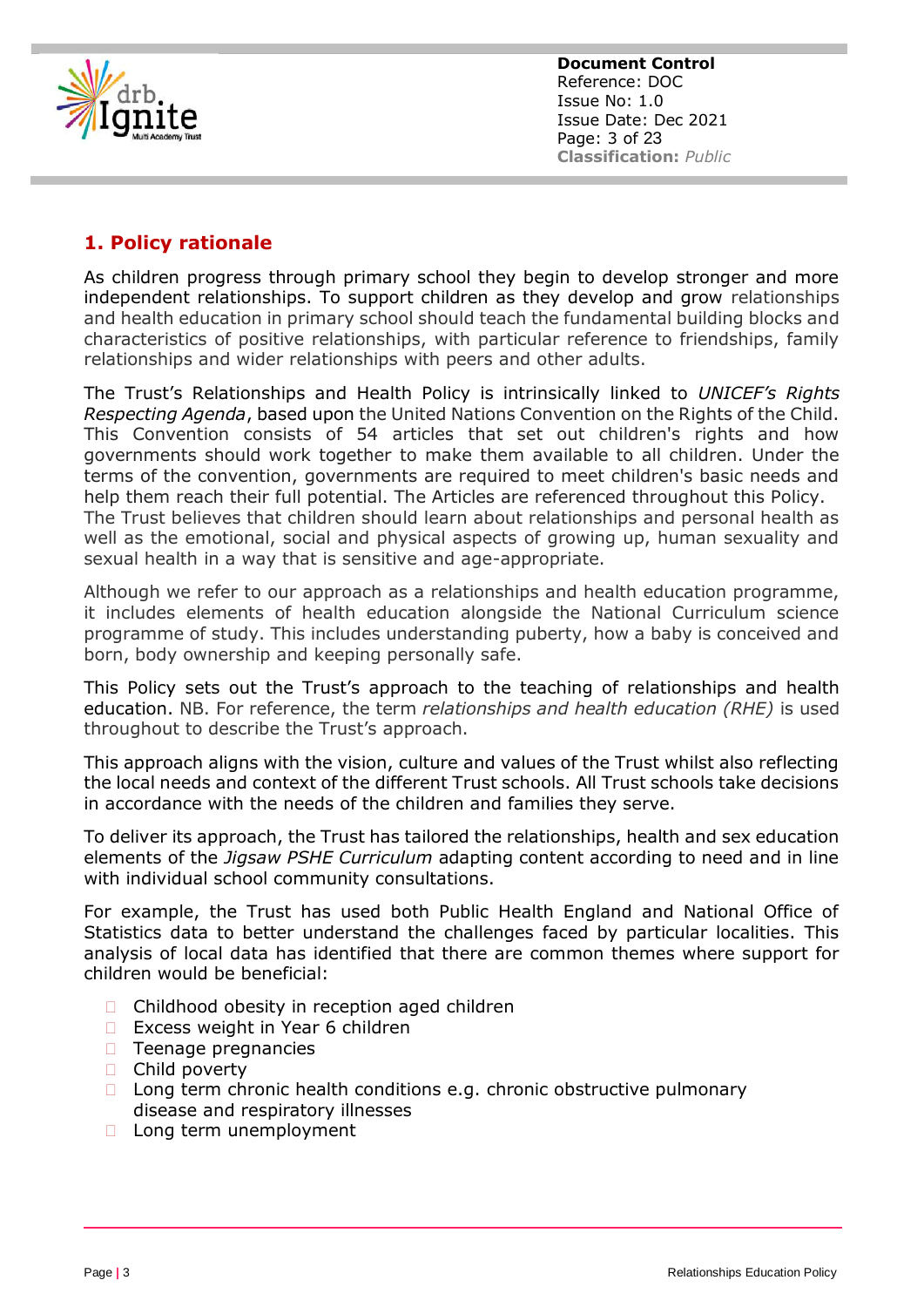<span id="page-3-0"></span>

**Document Control** Reference: DOC Issue No: 1.0 Issue Date: Dec 2021 Page: 4 of 23 **Classification:** *Public*

The data also identified the criminal activity in the localities that serve our schools including rasied levels of:

- Violent crime
- Domestic violence
- **D** Vehicle crime
- $\Box$  Drug and alcohol misuse

These conditions and issues are serious and have the potential to impact on the life chances of our children as they grow into adulthood. It is imperative that the Trust's RHE curriculum places a focus on healthy lifestyles and healthy relationships to address the immediate impact of obesity, poor health and poverty, whilst raising pupil expectations across the curriculum and improving life chances.

#### *Article 19: Children must be protected against violence, abuse and being neglected by anyone who looks after them.*

#### *Article 2: Every child has the right to be treated equally and with respect*

#### **2. Policy aims**

The aims of RHE in Trust schools are to:

- $\Box$  improve pupil learning outcomes so that good employment opportunities and life chances are available to all pupils.
- $\Box$  provide a framework in which sensitive discussions about relationships and health can take place
- $\Box$  prepare pupils for puberty giving them an understanding of physical development and the importance of health and hygiene
- $\Box$  help pupils develop feelings of self-respect, confidence and empathy towards others
- $\Box$  create a positive culture around issues of sexuality and relationships, including the importance of family for the care and support of children
- $\Box$  enable pupils to recognise unsafe situations, protect themselves and ask for appropriate help and support when needed
- $\Box$  keep parents included and fully informed about the work the Trust is doing to promote healthy relationships. Achieving the support of parents is important to the Trust and also helps to reinforce positive messages to children.

#### **3. Broad and balanced curriculum**

All pupils attending Trust schools will experience a broad and balanced relationships and health curriculum enabling them to grow and learn in an environment without prejudice or inequality. This curriculum will prepare them for adult life by enabling them to: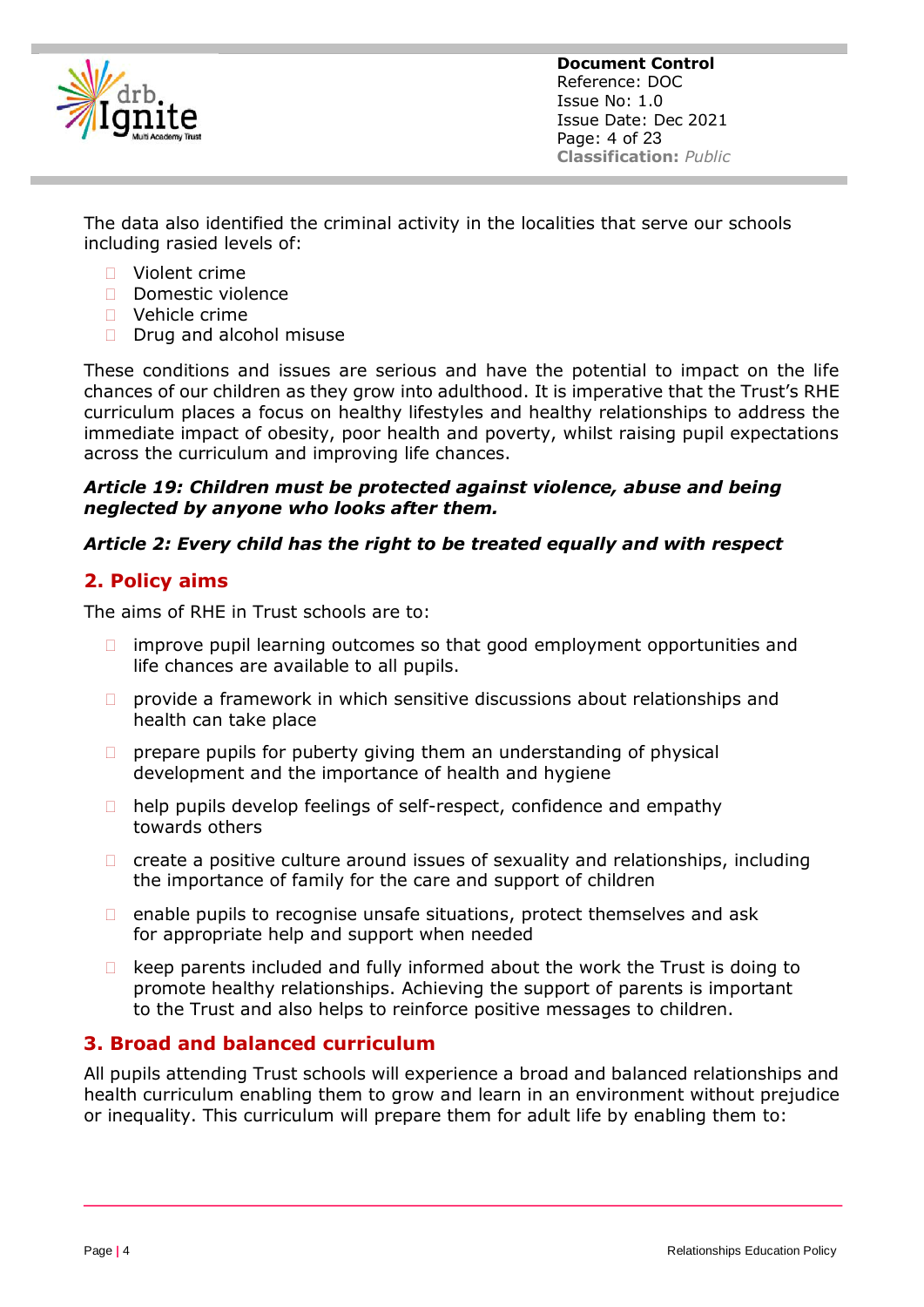<span id="page-4-0"></span>

- $\Box$  play an active role in their school and community
- $\Box$  experience a culturally rich and diverse life
- $\Box$  develop and benefit from a range of positive relationships

#### *Article 12 – Children have the right to give their opinions freely on issues that affect them. Adults should listen and take children seriously.*

## **4. Statutory requirements**

The Trust is required to provide relationships education to all pupils as outlined in *Section 34 of the Children and Social Work Act 2017* and set out in the following statutory guidance:

[DfE Relationships education, Relationships and Sex Education \(RSE\) and](https://www.gov.uk/government/publications/relationships-education-relationships-and-sex-education-rse-and-health-education/relationships-education-primary)  [Health](https://www.gov.uk/government/publications/relationships-education-relationships-and-sex-education-rse-and-health-education/relationships-education-primary) [Eductation, 9 July 2020](https://www.gov.uk/government/publications/relationships-education-relationships-and-sex-education-rse-and-health-education/relationships-education-primary)

The Trust is not required to provide sex education to primary aged pupils. However, Trust schools are required to teach the elements of sex education contained in the National Curriculum for the teaching of science. This covers basic biological facts in Years Five and Six.

The Policy is further informed by the following DfE guidance:

- □ Keeping Children Safe in Education 2021
- □ Respectful School Communities: Self Review and Signposting Tool
- □ Behaviour and Discipline in Schools 2020
- □ Equality Act 2010
- □ SEND Code of Practice: 0 to 25 years 2020
- □ Mental Health and Behaviour in Schools 2018
- □ Preventing & Tackling Bullying 2017
- □ Sexual violence and sexual harassment between children in schools 2018
- $\Box$  The Equality and Human Rights Commission Advice and Guidance
- Promoting Fundamental British Values as part of Spiritual, Moral, Social and Cultural guidance in schools 2014

All Trust schools will teach RHE as set out in this Policy using the *Jigsaw Curriculum Scheme* as a starting point for planning and tailoring this to meet Trust and local requirements.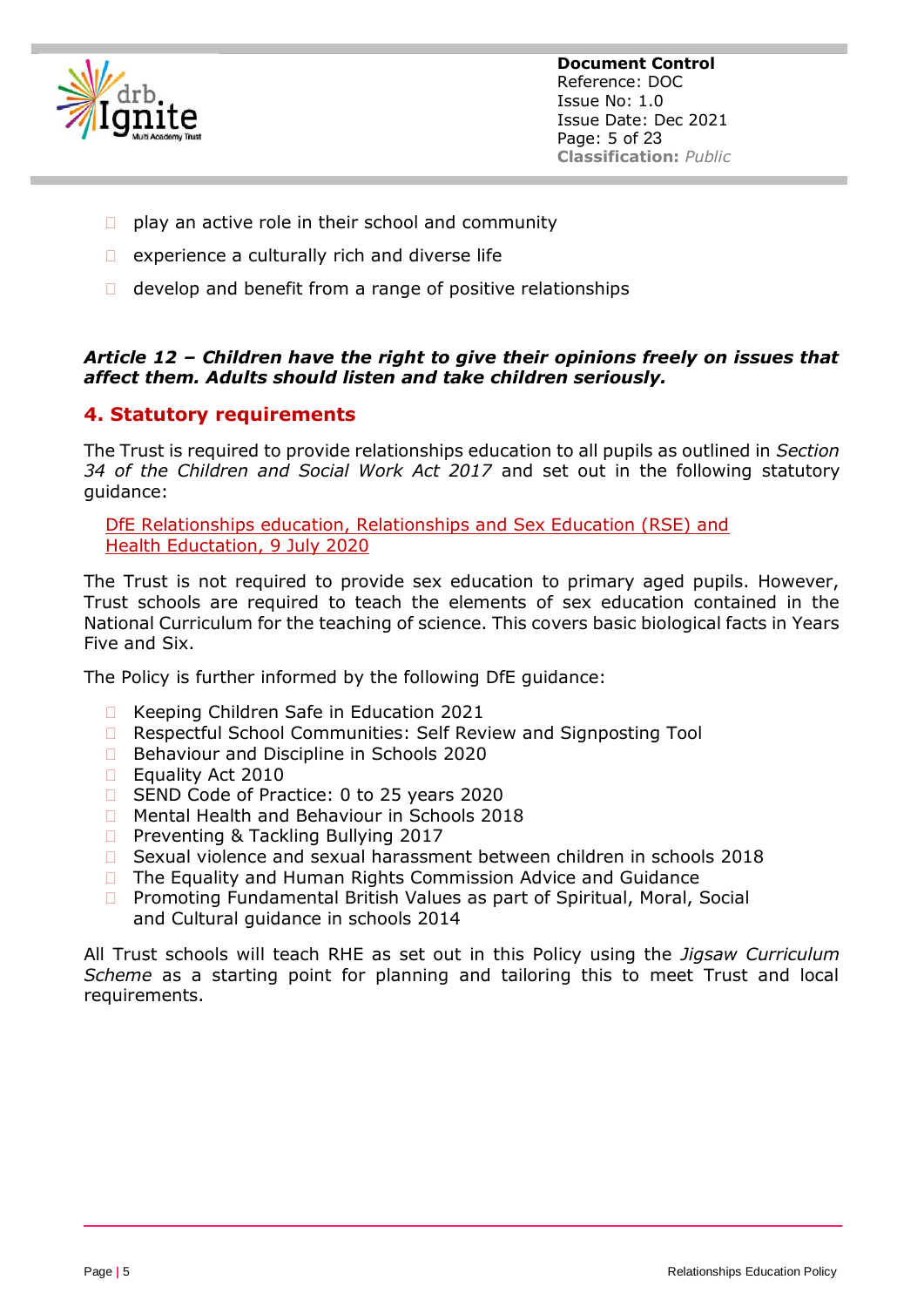<span id="page-5-0"></span>

# **5. Policy development**

The Trust's Policy has been developed in consultation with trustees, staff, pupils and parents. The consultation and policy development process involved the following five steps:

- **1. Review**  a working group pulled together all relevant information including national and local guidance.
- **2. Staff/trustee consultation**  all school staff and trustees were given the opportunity to consider the Policy, give feedback and make recommendations.
- **3. Parent/stakeholder consultation**  parents and any interested parties were invited to attend a meeting about the Policy.
- **4. Pupil consultation** pupils were involved and asked what they wanted from their relationships, health and sex education curriculum.
- **5. Ratification**  following consultation and feedback, amendments were made and the finalised Policy was shared with the Trust Board for ratification and sign off.

#### *Article 19: Children must be protected against violence, abuse and being neglected by anyone who looks after them.*

#### **6. Definition**

At the Trust Relationships and Health Education is about the emotional, social, health and cultural development of pupils. It involves learning about relationships, healthy lifestyles, diversity and personal identity.

Relationships and Health Education involves a combination of sharing information and exploring issues and values with the sensitive support of adult educators.

Relationships and Health Education is *not* about the promotion of sexual activity.

#### *Article 28: Every child has a right to an education.*

#### **7. Curriculum content**

The Trust curriculum is set out in *Appendix '1'*. It may be adapted as and when necessary, including as a result of national legislation change or as a response to local needs. Parents will be consulted on any changes.

The Trust's Programme of Study for RHE aims to provide pupils with a rich, broad and cohesive curriculum, enabling them to engage with meaningful learning experiences and preparing them to become confident and self aware global citizens. It is designed to consider a range of themes and issues that children may encounter as they develop and grow. The curriculum is designed to take into account the age, feelings and needs of pupils.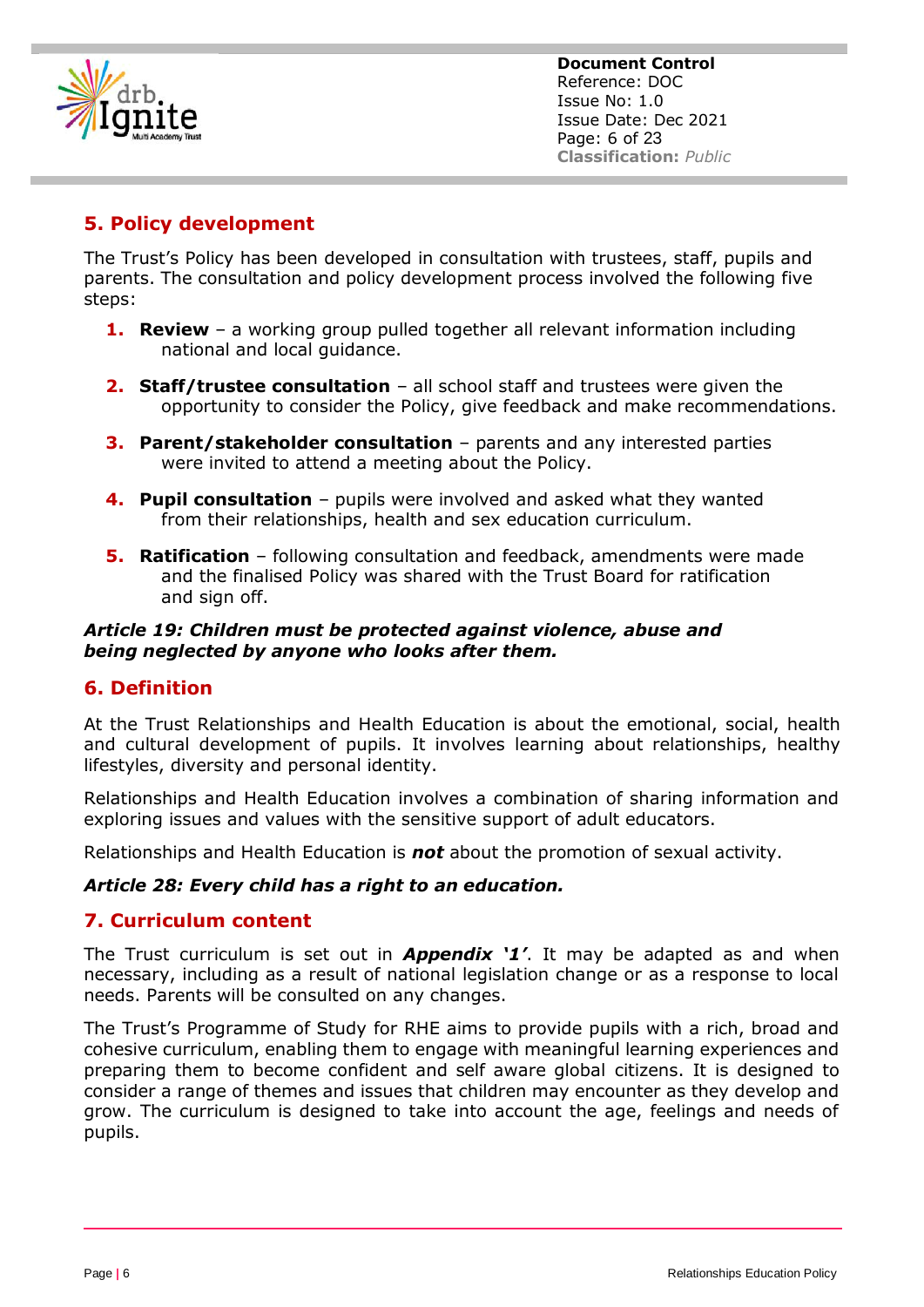<span id="page-6-0"></span>

**Document Control** Reference: DOC Issue No: 1.0 Issue Date: Dec 2021 Page: 7 of 23 **Classification:** *Public*

The Programme of Study places strong emphasis on the personal development and mental wellbeing of pupils. The Trust believes these are just as important as the academic subjects taught in schools. Furthermore, the intention is to prepare pupils for life both in modern British society and the wider global community, by fostering positive attitudes and qualities, enabling pupils to become confident, caring, respectful and responsible citizens.

Although the curriculum has been developed in consultation with parents, trustees and staff, care has been taken to listen to the needs and feelings of pupils. If they ask questions outside the scope of the curriculum, teachers will respond in an appropriate manner so pupils are fully informed and do not seek answers from inexperienced peers or online. Parents will be informed of any questions asked by pupils that teachers feel are outside the remit of the curriculum.

#### *Article 24: Children have the right to the best health care possible, clean water, healthy food and a clean and safe environment to live in. All adults and children should have information about how to stay safe and healthy.*

#### **8. Confidentiality and child protection**

Fear over lack of confidentiality remains one of the biggest deterrents to children seeking help to answer concerns or worries they may have. It is important that as a Trust, staff and pupils are confident in knowing how to discuss risks and concerns arising from this Policy and also how to raise their own worries. In implementing this Policy, all schools will ensure that:

- **D** appropriate behavioural expectations are made clear in lessons.
- $\Box$  pupils know that their best interests will be maintained at all times.
- $\Box$  pupils are encouraged to talk to their parents/carers and given support to do so.
- $\Box$  pupils know that teachers cannot offer unconditional confidentiality.
- $\Box$  pupils are reassured if confidentiality has to be broken.
- $\Box$  Trust child protection and safeguarding procedures are followed if there are any serious concerns.

#### **9. Curriculum delivery**

RHE is taught within the personal, social, health and economic education curriculum, combining health with relationships (RHE) . The biological aspects of RHE are taught within the statutory National Curriculum requirements for science teaching. Other relational aspects are included in religious education (RE) teaching.

Across all Key Stages, pupils will be supported to develop the following skills in a sensitive and age appropriate way which is respectful of the context of family life and living.

- $\Box$  Communication, including how to manage changing relationships and emotions.
- $\Box$  Recognising and assessing potential risks.
- □ Assertiveness.
- $\Box$  Seeking help and support when required.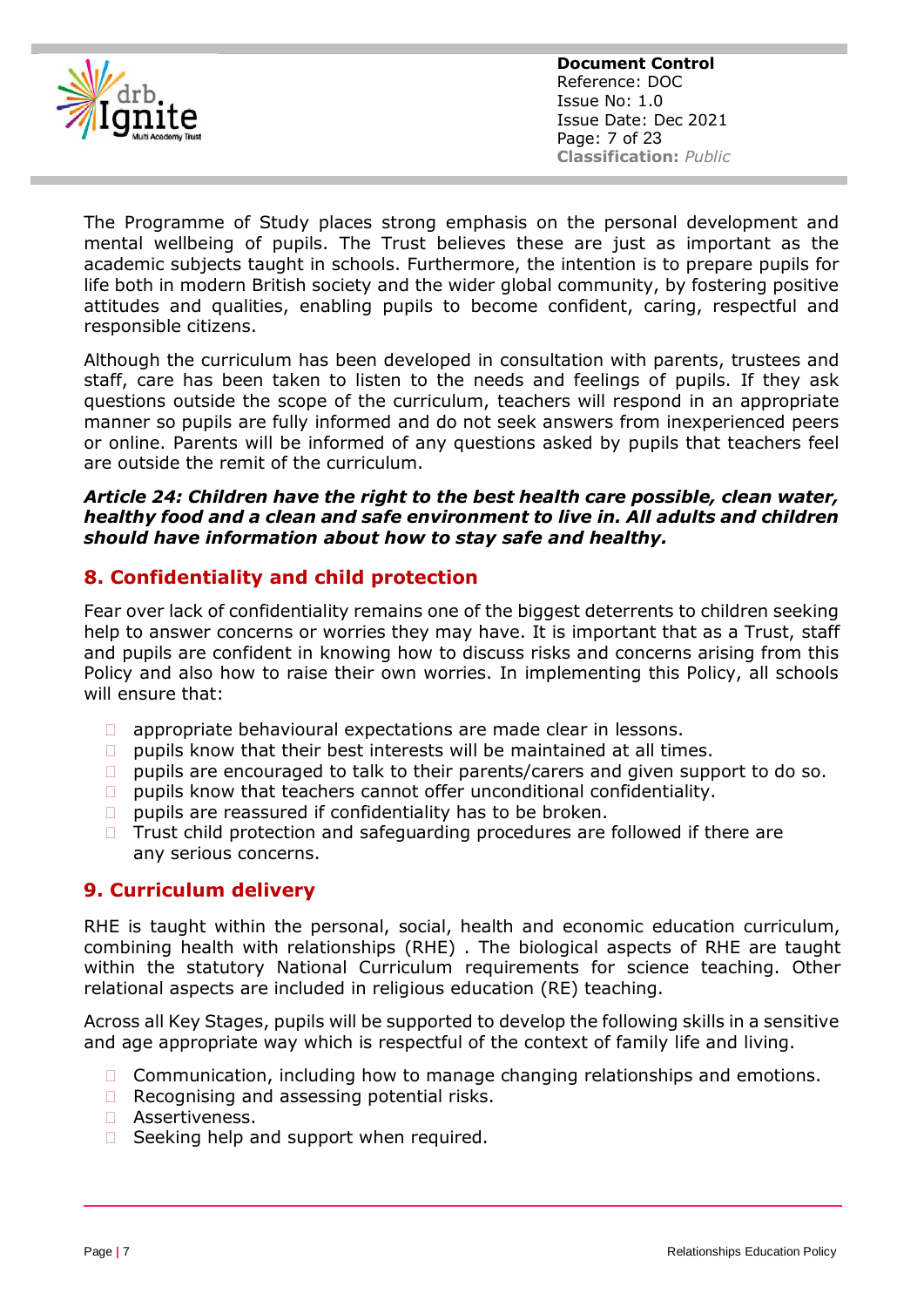<span id="page-7-0"></span>

- □ Informed decision-making.
- $\Box$  Self-respect and empathy for others.
- $\Box$  Recognising and maximising a healthy lifestyle.
- **Managing conflict.**
- $\square$  Discussion and group work.

As mentioned above, the Department for Education (DfE) outlines what must be taught in all schools by the end of primary education. The Trust Policy must be compliant with all government requirements. Here is a further link to the statutory guidance where all requirements are clearly set out.

[https://www.gov.uk/government/publications/relationships-education](https://www.gov.uk/government/publications/relationships-education-relationships-and-sex-education-rse-and-health-education)[relationships-and-sex-education-rse-and-health-education](https://www.gov.uk/government/publications/relationships-education-relationships-and-sex-education-rse-and-health-education)

#### *Article 13: Children have the right to share freely with others what they learn, think and feel by talking, drawing, writing or in any other way unless it harms other people.*

## **10. By the end of primary school**

|                                                  | Pupils should know:                                                                                                                                                                                                                                                                                                                                        |
|--------------------------------------------------|------------------------------------------------------------------------------------------------------------------------------------------------------------------------------------------------------------------------------------------------------------------------------------------------------------------------------------------------------------|
|                                                  | that families are important for children growing up because they can<br>П                                                                                                                                                                                                                                                                                  |
| <b>Families and</b><br>people who care<br>for me | give love, security and stability.                                                                                                                                                                                                                                                                                                                         |
|                                                  | the characteristics of healthy family life, commitment to each other,<br>П.<br>including in times of difficulty, protection and care for children and other<br>family members, the importance of spending time together and sharing<br>each other's lives.                                                                                                 |
|                                                  | that others' families, either in school or in the wider world, sometimes<br>look different from their family, but that they should respect those<br>differences and know that other children's families are also<br>characterised by love and care.                                                                                                        |
|                                                  | that stable, caring relationships, which may be of different types, are at<br>П.<br>the heart of happy families, and are important for children's security as<br>they grow up.                                                                                                                                                                             |
|                                                  | that marriage represents a formal and legally recognised commitment<br>of two people to each other which is intended to be lifelong.                                                                                                                                                                                                                       |
|                                                  | how to recognise if family relationships are making them feel unhappy<br>П.<br>or unsafe, and how to seek help or advice from others if needed.                                                                                                                                                                                                            |
|                                                  | Pupils should know:                                                                                                                                                                                                                                                                                                                                        |
|                                                  | how important friendships are in making us feel happy and secure, and<br>$\Box$<br>how people choose and make friends.                                                                                                                                                                                                                                     |
| Caring<br>friendships                            | the characteristics of friendships, including mutual respect, truthfulness,<br>trustworthiness, loyalty, kindness, generosity, trust, sharing interests<br>and experiences and support with problems and difficulties.<br>that healthy friendships are positive and welcoming towards others, and<br>$\Box$<br>do not make others feel lonely or excluded. |
|                                                  |                                                                                                                                                                                                                                                                                                                                                            |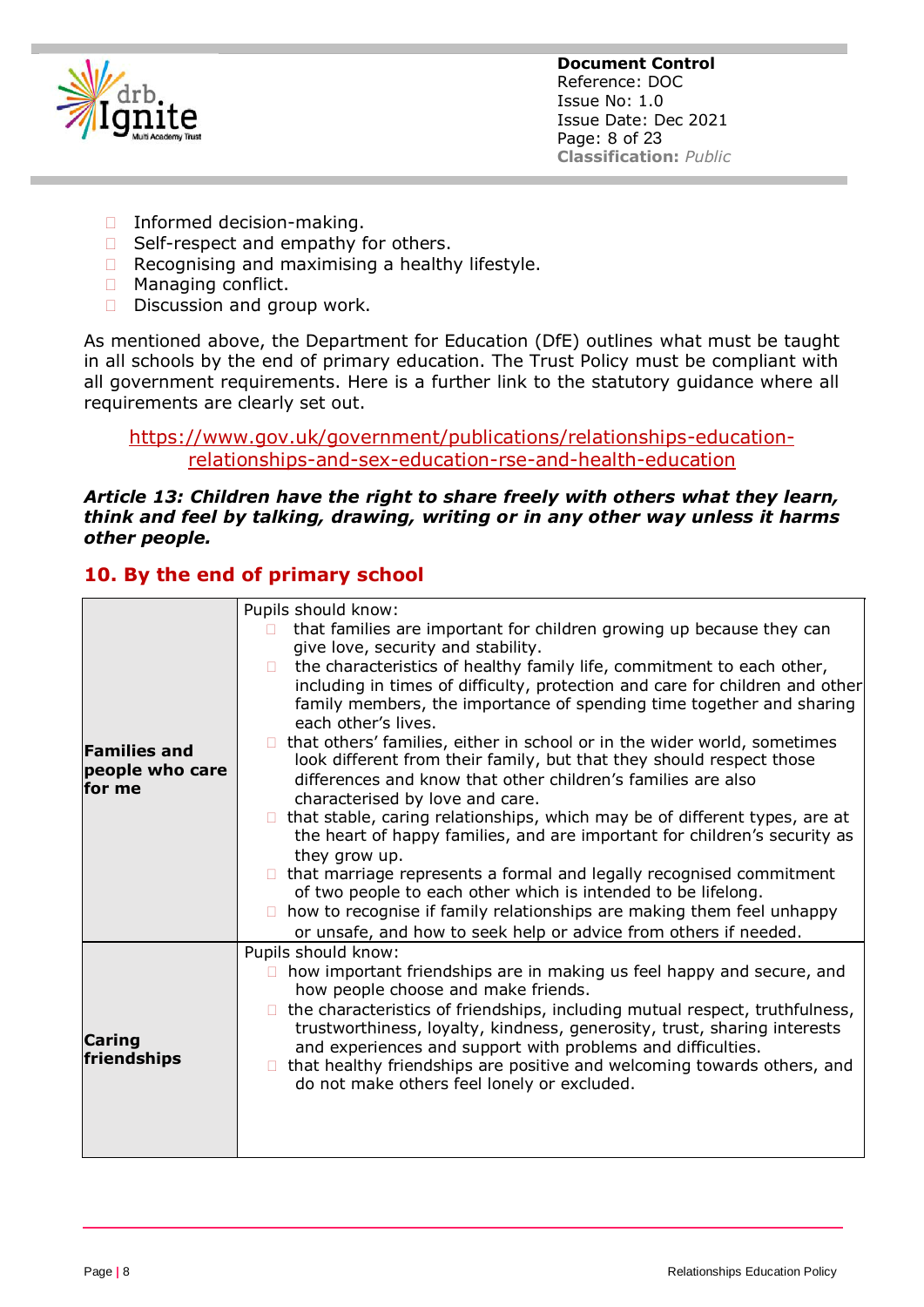

|                                    | that most friendships have ups and downs, and that these can often be<br>O<br>worked through so that the friendship is repaired or even strengthened,<br>and that resorting to violence is never right.<br>how to recognise who to trust and who not to trust, how to judge when<br>$\Box$<br>a friendship is making them feel unhappy or uncomfortable, managing<br>conflict, how to manage these situations and how to seek help or<br>advice from others, if needed.                                                                                                                                                                                                                                                                                                                                                                                                                                                                                                                                                                                                                                                                     |
|------------------------------------|---------------------------------------------------------------------------------------------------------------------------------------------------------------------------------------------------------------------------------------------------------------------------------------------------------------------------------------------------------------------------------------------------------------------------------------------------------------------------------------------------------------------------------------------------------------------------------------------------------------------------------------------------------------------------------------------------------------------------------------------------------------------------------------------------------------------------------------------------------------------------------------------------------------------------------------------------------------------------------------------------------------------------------------------------------------------------------------------------------------------------------------------|
| <b>Respectful</b><br>relationships | Pupils should know:<br>the importance of respecting others, even when they are very different<br>from them (for example, physically, in character, personality or<br>backgrounds), or make different choices or have different preferences<br>or beliefs.<br>practical steps they can take in a range of different contexts to improve<br>or support respectful relationships.<br>the conventions of courtesy and manners.<br>□.<br>the importance of self-respect and how this links to their own<br>$\Box$<br>happiness.<br>$\Box$ that in school and in wider society they can expect to be treated with<br>respect by others, and that in turn they should show due respect to<br>others, including those in positions of authority.<br>about different types of bullying (including cyberbullying), the impact of<br>bullying, responsibilities of bystanders (primarily reporting bullying to<br>an adult) and how to get help.<br>$\Box$ what a stereotype is, and how stereotypes can be unfair, negative or<br>destructive.<br>the importance of permission-seeking and giving in relationships with<br>friends, peers and adults. |
| <b>Online</b><br>relationships     | Pupils should know:<br>that people sometimes behave differently online, including by<br>pretending to be someone they are not.<br>$\Box$ that the same principles apply to online relationships as to face-to- face<br>relationships, including the importance of respect for others online<br>including when we are anonymous.<br>$\Box$ the rules and principles for keeping safe online, how to recognise risks,<br>harmful content and contact, and how to report them.<br>how to critically consider their online friendships and sources of<br>information including awareness of the risks associated with people they<br>have never met.<br>how information and data is shared and used online.                                                                                                                                                                                                                                                                                                                                                                                                                                     |
| <b>Being safe</b>                  | Pupils should know:<br>what sorts of boundaries are appropriate in friendships with peers and others<br>П.<br>(including in a digital context).<br>$\Box$ about the concept of privacy and the implications of it for both children and adults;<br>including that it is not always right to keep secrets if they relate to being safe.<br>□ that each person's body belongs to them, and the differences between appropriate<br>and inappropriate or unsafe physical, and other, contact.<br>$\Box$ how to respond safely and appropriately to adults they may encounter (in all<br>contexts, including online) whom they do not know.<br>□ how to recognise and report feelings of being unsafe or feeling bad about any<br>adult.                                                                                                                                                                                                                                                                                                                                                                                                         |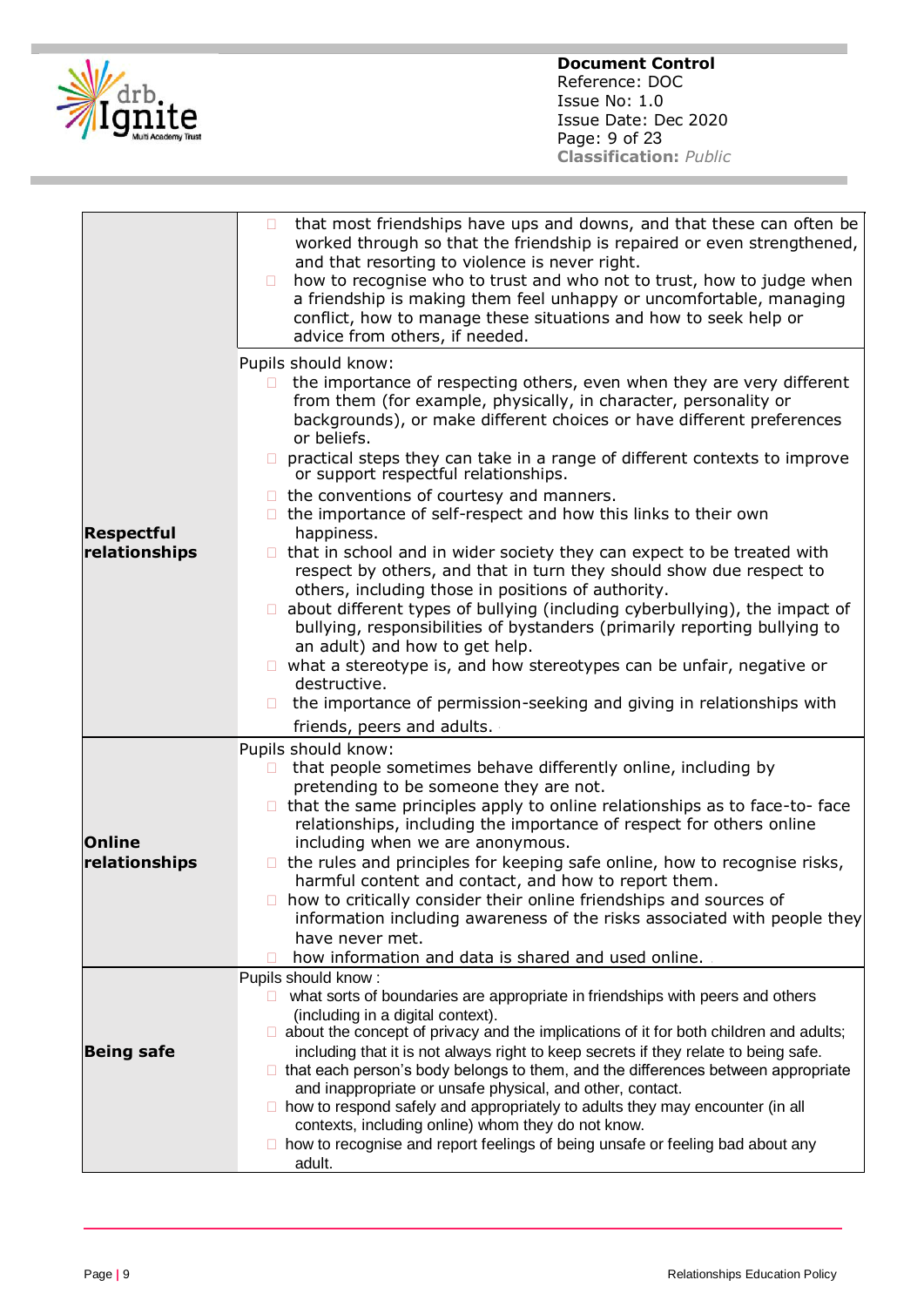<span id="page-9-0"></span>

| how to ask for advice or help for themselves or others, and to keep trying until<br>they are heard. |
|-----------------------------------------------------------------------------------------------------|
| how to report concerns or abuse, and the vocabulary and confidence needed to<br>do so.              |
| where to get advice e.g. family, school and/or other sources.                                       |

# **11. The National Curriculum Science Programme of Study**

The National Curriculum for science teaching includes content on human development, including reproduction. Science is a core curriculum subject in schools and does not have a right to withdrawal. The following highlights what is required to be taught:

#### **Early Years Foundation Stage**

EYFS pupils learn about life cycles e.g. watching chicks hatch. Through ongoing personal, social and emotional development, they develop the skills to form relationships and think about relationships with others.

#### **Key Stage One**

Year one and two pupils learn to:

- $\Box$  identify, name, draw and label the basic parts of the human body and say which part of the body is to do with each sense e.g. sight and hearing.
- $\Box$  notice that animals, including humans, have offspring which grow into adults.
- $\Box$  describe the basic needs of animals, including humans, for survival i.e.water, food and air.
- $\Box$  describe the importance for humans of exercise, eating the right amounts of different types of food and personal hygiene.

#### **Key Stage Two**

The science curriculum has units in Year 5 and 6 that are related to the development of human beings and reproduction. The national guidance below is followed in all Trust schools.

#### **General Science Guidance:**

- $\Box$  Teachers will be supported and quided through teaching these aspects to ensure that they are as comfortable as can be possible. They are encouraged to speak to leaders about content, if they wish.
- □ All schools will choose how the content is best delivered to their children, considering their demographic and parents' thoughts and opinions. This could include segregated sex teaching.
- $\Box$  All pupils will be taught about the changes in both males and females.
- At no point will the *how* reproduction happens be taught in these units, nor will slang or non-scientific terminology be used. If children ask questions about aspects that are not scientific, teachers will respond appropriately and may refer the matter to a senior leader for further guidance e.g. the involvement of parents.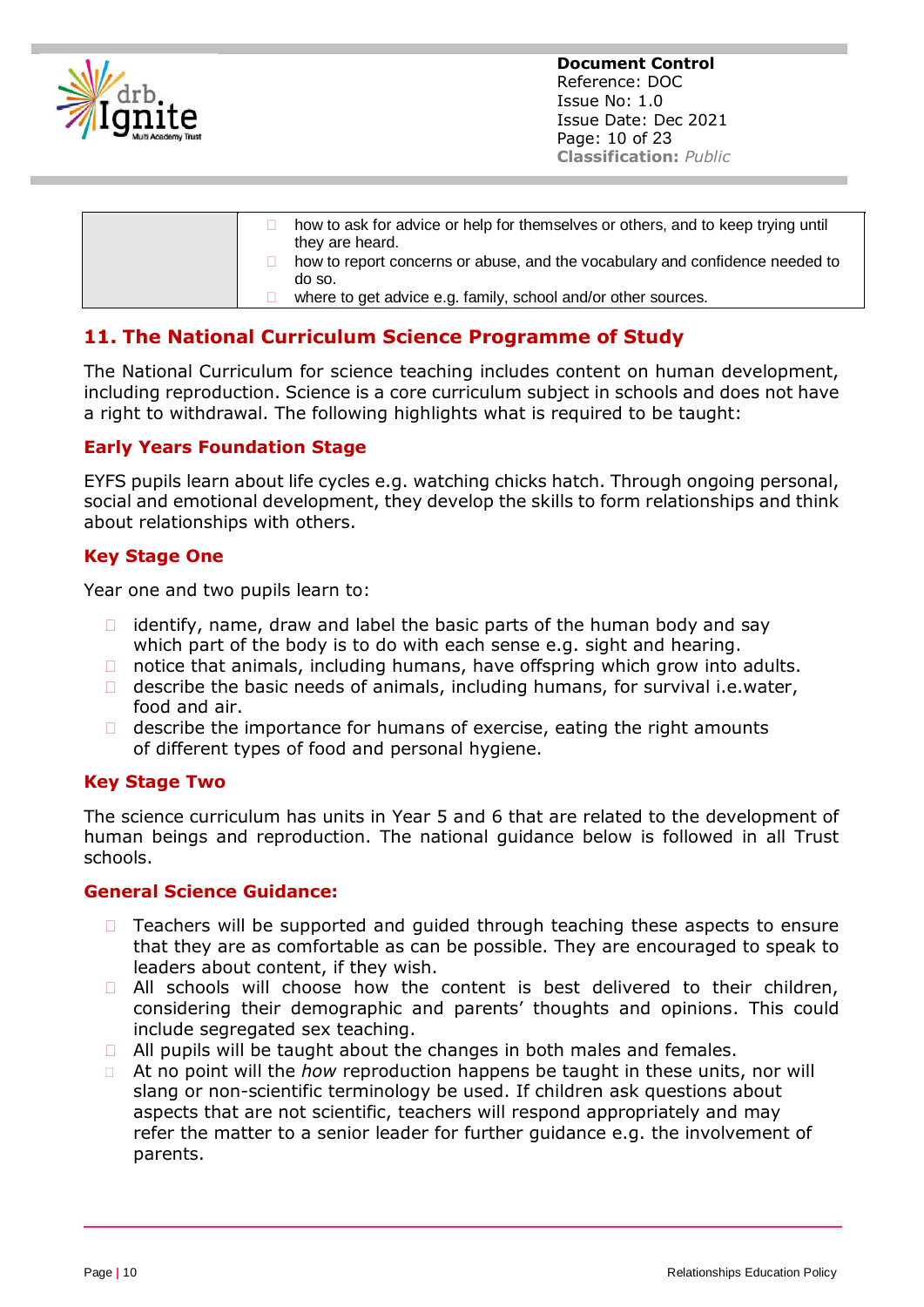

#### **Living things and their habitats**

Children will be taught about sexual and asexual reproduction in plants and sexual reproduction in animals. Children will be taught that:

- $\Box$  two animals are needed (a male and a female).
- $\Box$  the male produces sperm.
- $\Box$  the female produces an egg.
- $\Box$  when a sperm and egg meet they make an embryo and this grows into a baby.

#### **Important note: children will not be taught how this process happens**.

#### **Animals including humans**

Children will be taught about the changes from birth to old age, including changes in puberty. Children will be taught:

- $\Box$  that when a human reaches puberty, they go through a period of cognitive and physical change.
- $\Box$  that hormones increase in the body and these make the changes happen for both males and females.
- □ the term used to describe this is *puberty*.
- $\Box$  that for females, the ovaries will start to release eggs and the womb is where a baby would grow, breasts would grow, hair would grow on parts of the body where it had not before (such as under arms or legs), hips widen and, because of hormones, acne may appear.
- $\Box$  that for males, acne can appear, the voice box changes and the voice becomes deeper, sperm is made in testicles, shoulders broaden, hair grows on the body and face where it had not done before.
- $\Box$  during puberty many humans grow more rapidly.

#### **During Key Stage Two**

During the peiod of education in Key Stage Two i.e from Year 3 to Year 6, the Trust acknowledges that many pupils will begin to experience changes associated with puberty. Schools will teach pupils about the parts of the body and how they work. Schools will also explain what happens physically to the body during puberty as children reach the end of primary education.

The Trust encourages all pupils to ask for help if they need it and there are opportunities for single-sex question sessions in all Trust schools. Teachers will do their best to answer all questions with sensitivity and care.

By the end of Key Stage Two, all Trust schools ensure that both boys and girls know how babies are born, how their bodies change during puberty, what menstruation is and how it affects women. Schools always teach this with due regard for the emotional development of all pupils.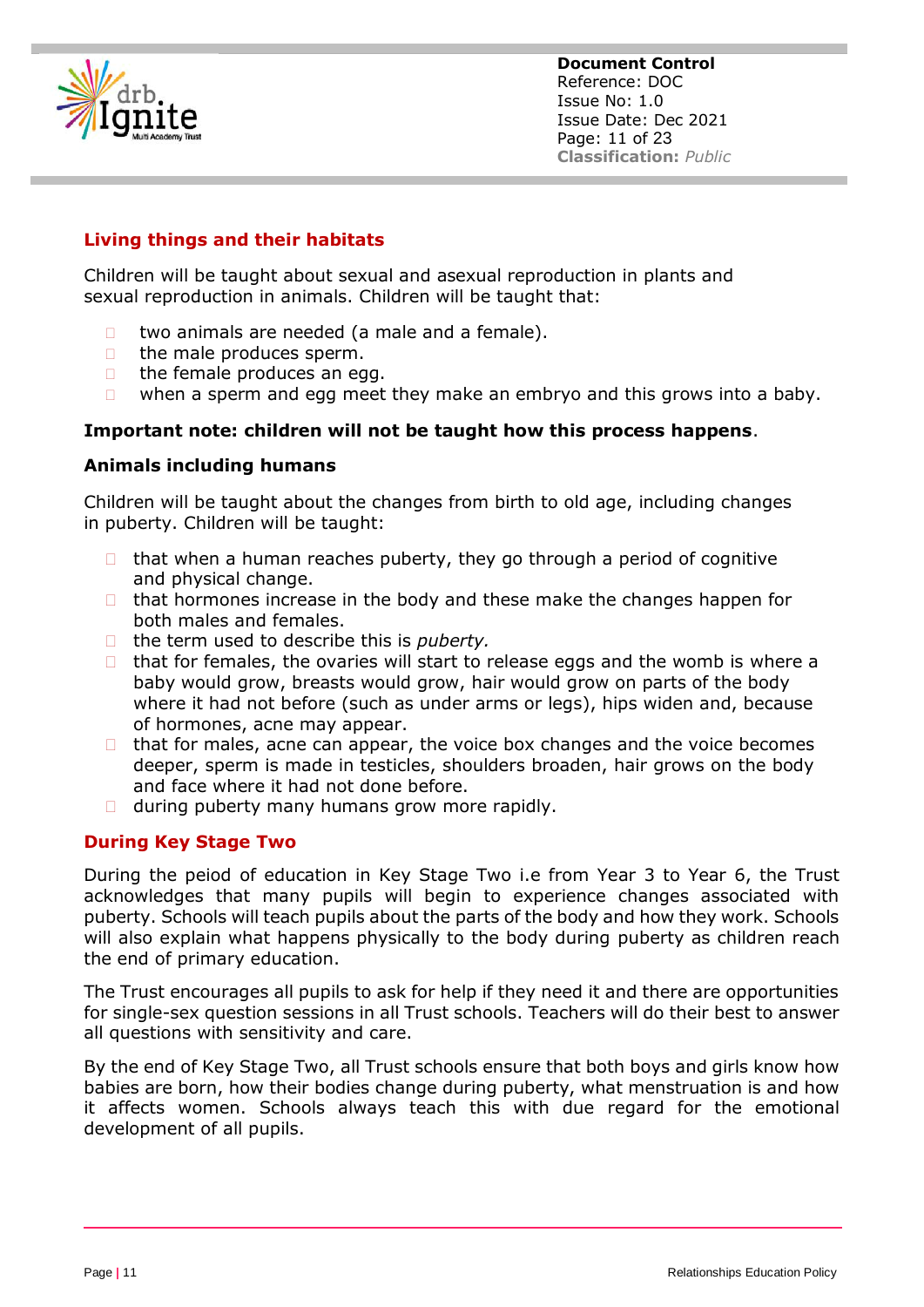<span id="page-11-0"></span>

**Document Control** Reference: DOC Issue No: 1.0 Issue Date: Dec 2021 Page: 12 of 23 **Classification:** *Public*

### **12. Impact – Assessment and evaluation of teaching and learning**

#### **Moderation**

In order to be confident of the impact of RHE, senior Trust leaders, headteachers and RHE lead teachers within schools will monitor all aspects of teaching and learning effectively using detailed scrutiny and moderation of outcomes. They will also carry out discussions with pupils. The Trust believes this is a valuable way of knowing exactly what the children feel is the impact on them of their learning. This approach will ensure that impact matches intent across all school communities. Trustees will receive regular feedback about the success of the Policy and Trust approach to RHE.

#### **Assessment**

Assessment is a major contributor in ensuring impact and this will also be used to ensure that pupils are building on their skills and knowledge over time. This will evidence progression and also uniformity between parallel classes enabling any gaps or anomalies to be dealt with quickly.

In the statutory government guidance the DfE states*:*

- $\Box$  schools should have the same high expectations of the quality of pupils' work in these subjects as for other curriculum areas. A strong curriculum will build on the knowledge pupils have previously acquired, including in other subjects, with regular feedback provided on pupil progress.
- $\Box$  lessons should be planned to ensure that pupils of differing abilities, including the most able, are suitably challenged. Teaching should be assessed and assessments used to identify where pupils need extra support or intervention.
- $\Box$  whilst there is no formal, examined assessment for these subjects, there are some areas to consider in strengthening quality of provision, and which demonstrate how teachers can assess outcomes. For example, tests, written assignments or self-evaluations, to capture progress.

Assessment in RHE through the use of the *Jigsaw PSHE Curriculum* is both formative and summative. Clear learning objectives for each lesson allow the teacher to be mindful of the assessment elements within the planned session that can support them to pitch and plan subsequent lessons. Activities are included in each lesson to give pupils the opportunity to self-assess using simple pictorial resources designed in a child-friendly, age appropriate manner. This also allows pupils (as age appropriate) the opportunity to identify areas for self-improvement.

To support teachers in tracking each pupil, a *Summative Assessment: tracking pupil progress sheet* can be used. This sheet has three attainment descriptors which can be used by the teacher as a *best-fit* approach to decide whether the pupil is working towards, working at or working beyond for that aspect of the *Jigsaw Curriculum* activity.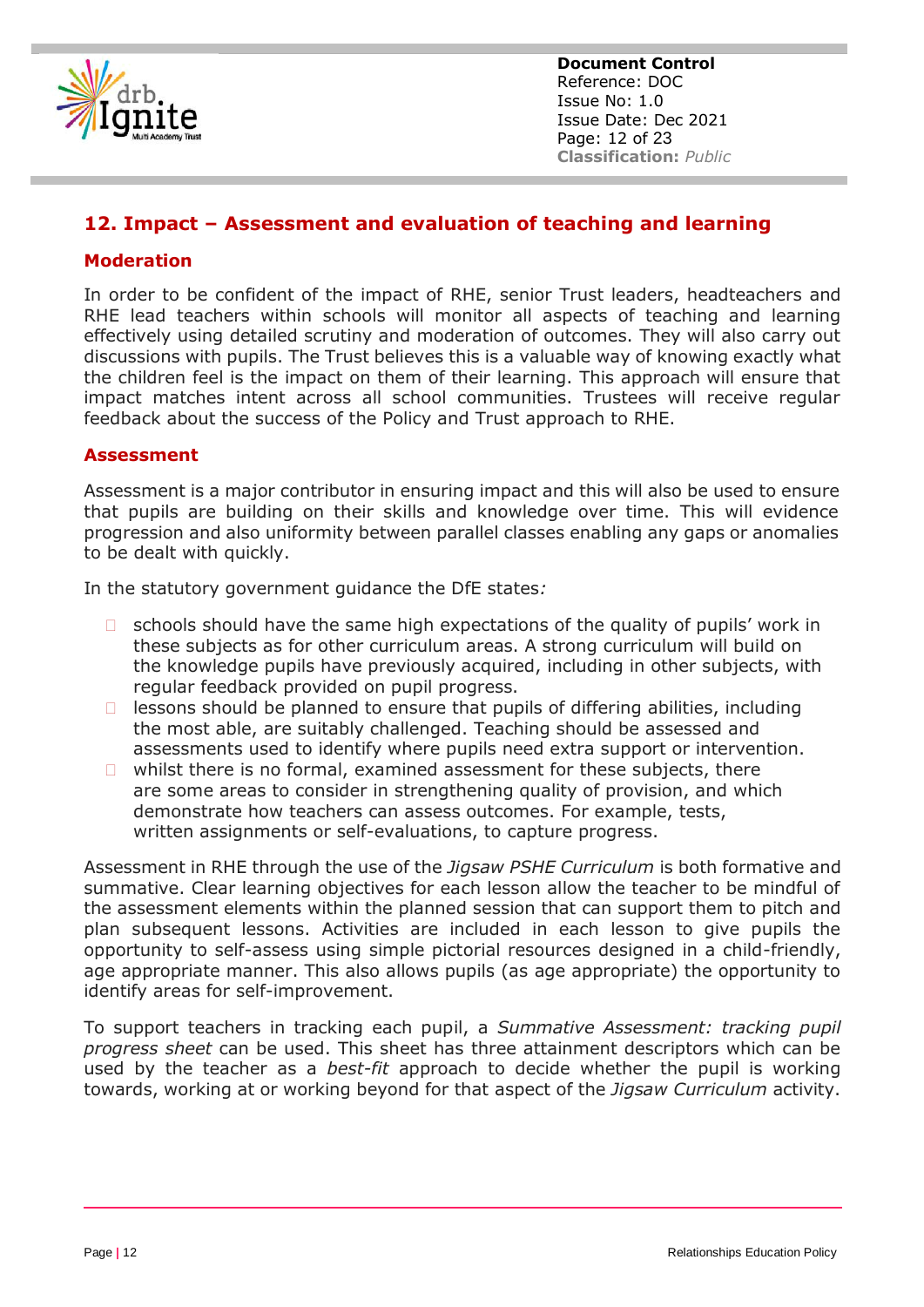<span id="page-12-0"></span>

**Document Control** Reference: DOC Issue No: 1.0 Issue Date: Dec 2021 Page: 13 of 23 **Classification:** *Public*

As the *Jigsaw Curriculum* is a whole-school approach, rather than simply a lesson-aweek scheme of work, there are numerous elements built in that engender a wider sense of belonging and community and that value every individual. For example, praising one attitude or behaviour each week through the *Weekly Celebration*, bringing the whole school together for Jigsaw assemblies and singing the *Jigsaw Curriculum* songs. In this way, every pupil's contribution to the school community can be celebrated through a display or whole-school activity that includes everyone's involvement or work.

## **13. Roles and responsibilities**

#### **The Trust**

The Trust Board will approve and review the Relationships and Health Policy for all Trust schools and hold headteachers to account for its implementation.

#### **Headteachers**

Headteachers are responsible for ensuring that RHE is taught consistently across their school and for managing requests to withdraw pupils from non-statutory components of RHE (see section 14).

#### **Staff**

Staff are responsible for:

- $\Box$  delivering RHE in a sensitive way and using Trust approved resources only.
- $\Box$  modelling positive attitudes to RHE.
- □ Monitoring and assessing pupil progress.
- $\Box$  responding to the needs of individual pupils.
- $\Box$  responding appropriately to pupils whose parents wish them to be withdrawn from the non-statutory components of RHE.

Teachers are expected to reply to and answer pupil questions sensitively and openly. They will ensure that balanced information is provided which will take into account the different faiths' views and avoid any negative impressions.

Teachers will need to answer questions that may arise through the direct teaching of reproduction education as well as those that may be asked at other times.

All questions will be handled sensitively and set within a general context. Questions which teachers feel uncertain about answering will be discussed with a senior member of staff and parents informed. Consideration will be given to religious or cultural factors, and to parents' wishes before questions are answered.

Staff do not have the right to opt out of teaching RHE. Staff who have concerns about teaching RHE are askd to discuss this with their headteacher in the first instance.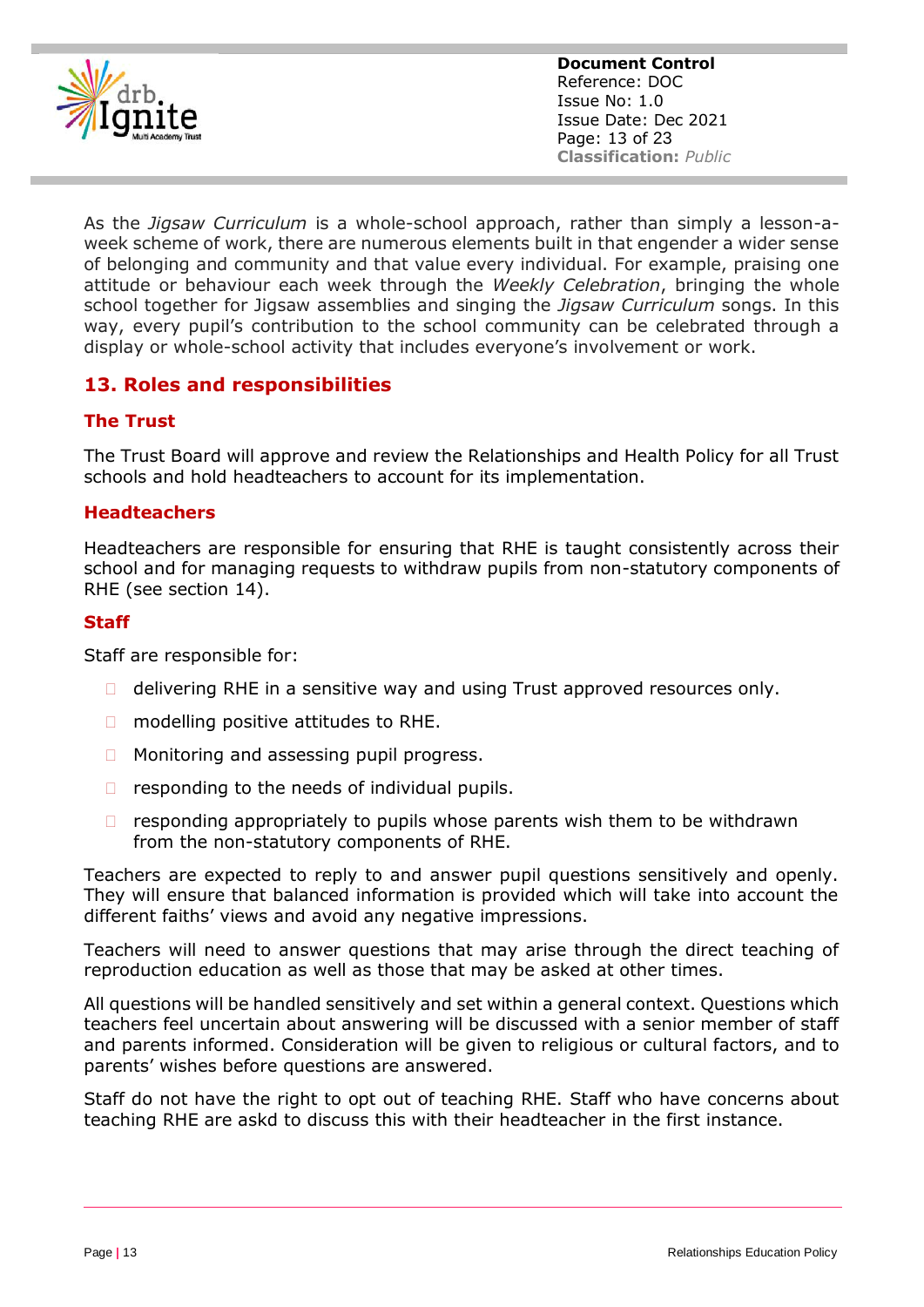<span id="page-13-0"></span>

**Document Control** Reference: DOC Issue No: 1.0 Issue Date: Dec 2021 Page: 14 of 23 **Classification:** *Public*

#### **Pupils**

Pupils are expected to engage fully in RHE and, when discussing issues related to RHE, treat others with respect and sensitivity.

#### **14. Partnership with parents and right to withdraw**

This Policy is available on the Trust and individual school websites. The Trust views parents as partners in the delivery of relationships and health education. Parents needing further support talking to their child about relationships and health education can contact their school.

Parents have the right to withdraw their children from the non-science components of RHE relating to reproduction.

There is no right to withdraw from relationships education. The Trust believes that the content of its relationships teaching – such as family, friendship, safety (including online safety) are important to be taught to all pupils.

Alternative work will be given to pupils who are withdrawn from any relevant RHE lessons.

The Trust has chosen to teach some elements of reproduction education in Years 5 and 6. If a parent does not want their child to take part in some or all of these lessons, they can ask that they are withdrawn. Requests for withdrawal should be put in writing using the form found in Appendix 2 of this Policy and addressed to the school headteacher.

#### **15. Professional development and training**

Trust staff are trained on the delivery of RHE as part of their induction and it is included in Trust's continuing professional development planning.

Headteachers will also invite outside visitors and professionals, such as school nurses, to provide support and training to staff teaching RHE.

#### **16. Monitoring and review**

The delivery of RHE is monitored by each school's RHE Lead through planning scrutinies, learning walks, lesson observations etc.

Pupil development in RHE is monitored by class teachers as part of Trust assessment systems.

This Policy will be reviewed annually by Trustees. At every review, the Policy will be finally approved by the full Trust Board.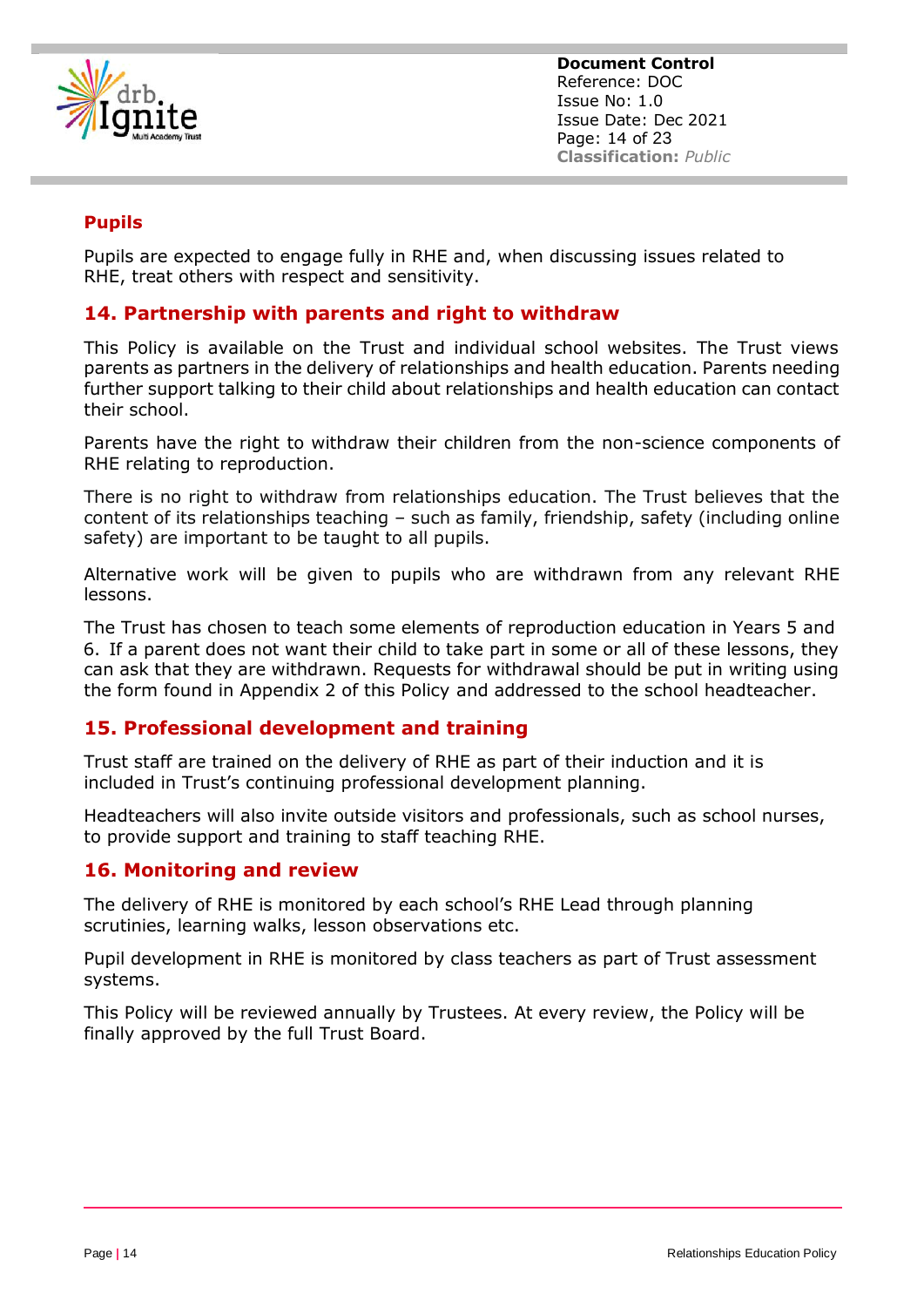**Document Control** Reference: DOC Issue No: 1.0 Issue Date: Dec 2021 Page: 15 of 23 **Classification:** *Public*

Multi Academy Trust

7

| <b>Monitoring and review:</b>        | CEO and Executive Director of School<br>Improvement |  |
|--------------------------------------|-----------------------------------------------------|--|
| Links:                               | <b>PSHE Curriculum</b>                              |  |
|                                      | <b>Health Education</b>                             |  |
|                                      | Science Curriculum                                  |  |
|                                      | <b>EYFS</b>                                         |  |
|                                      |                                                     |  |
| <b>Staff responsible:</b>            | Headteachers                                        |  |
|                                      | <b>RHE Leads</b>                                    |  |
| <b>Committee responsible:</b>        | Achievement, Support and Scrutiny                   |  |
| <b>Date approved by Trust Chair:</b> | Date: December 2020                                 |  |
| <b>Next review date:</b>             | <b>December 2022</b>                                |  |
| <b>Sign off by Chair of Trust:</b>   |                                                     |  |
| 1 Held                               |                                                     |  |
|                                      | <b>Date: December 2021</b>                          |  |

\* Please note that should there be any changes/further national guidance issued relevant to this policy, it will be updated accordingly prior to the review date shown above and referred to the next Trust Board meeting.

#### **Change Management**

| <b>Issue No:</b> | <b>Change date:</b> | <b>Change description:</b> |
|------------------|---------------------|----------------------------|
| ı.u              | Dec'20              | Initial release            |
|                  | Dec'21              | Review                     |
|                  |                     |                            |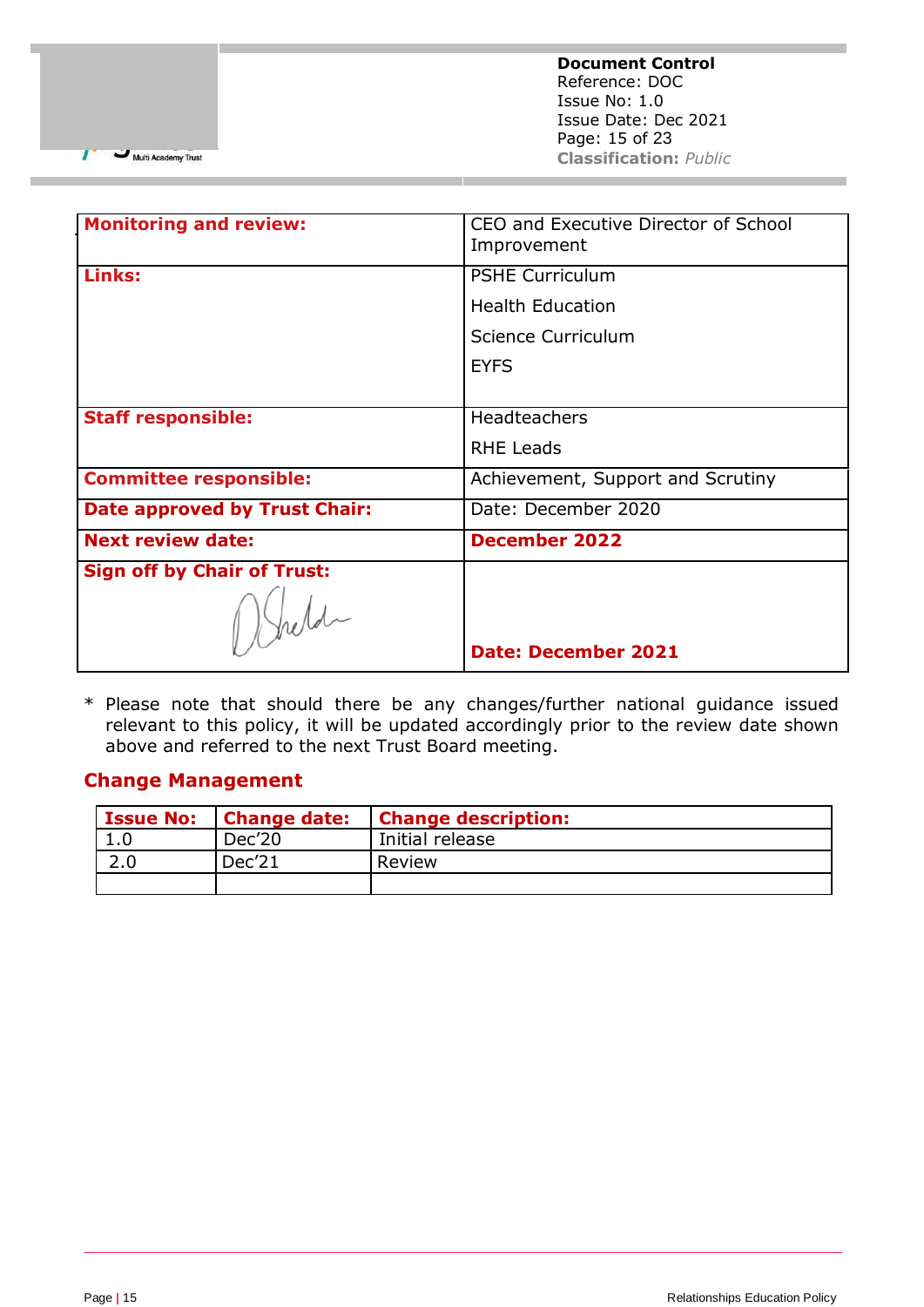<span id="page-15-0"></span>

**Document Control** Reference: DOC Issue No: 1.0 Issue Date: Dec 2021 Page: 16 of 23 **Classification:** *Public*

# **Appendix '1': Curriculum Map**

# **Relationships and health education curriculum map**

*Changing Me Puzzle – a transition unit during summer 2. Every Year group will have time to complete a transition lesson at the end of the unit to prepare them for their new class.*

#### **Nursery**

| <b>Pieces</b>                                                        | <b>Learning Intention</b>                                                                            |  |  |
|----------------------------------------------------------------------|------------------------------------------------------------------------------------------------------|--|--|
| 1. My Body                                                           | I can name parts of my body and show respect for myself                                              |  |  |
| <b>Body</b>                                                          | <b>2. Respecting My</b> I can tell you some things I can do and some food I can eat to be<br>healthy |  |  |
|                                                                      | 3. Growing UpI understand that we all start as babies and grow into children and then adults         |  |  |
| 4. Growth and I know that I grow and change<br>Change                |                                                                                                      |  |  |
|                                                                      | <b>5. Fun and Fears</b> I can talk about how I feel moving to School from Nursery                    |  |  |
| 6. CelebrationI can remember some fun things about Nursery this year |                                                                                                      |  |  |
| <b>Reception</b>                                                     |                                                                                                      |  |  |

| <b>Pieces</b> | <b>Learning Intention</b>                                                                                              |
|---------------|------------------------------------------------------------------------------------------------------------------------|
| 1. My Body    | I can name parts of the body                                                                                           |
| <b>Body</b>   | 2. Respecting MyI can tell you some things I can do and foods I can eat to be healthy                                  |
|               | <b>3. Growing UpI</b> understand that we all grow from babies to adults                                                |
| Part          | 4. Fun and FearsI can express how I feel about moving to Year 1                                                        |
| Part          | <b>5. Fun and Fears</b> I can talk about my worries and/or the things I am looking forward to<br>about being in Year 1 |
|               | 6. CelebrationI can share my memories of the best bits of this year in Reception                                       |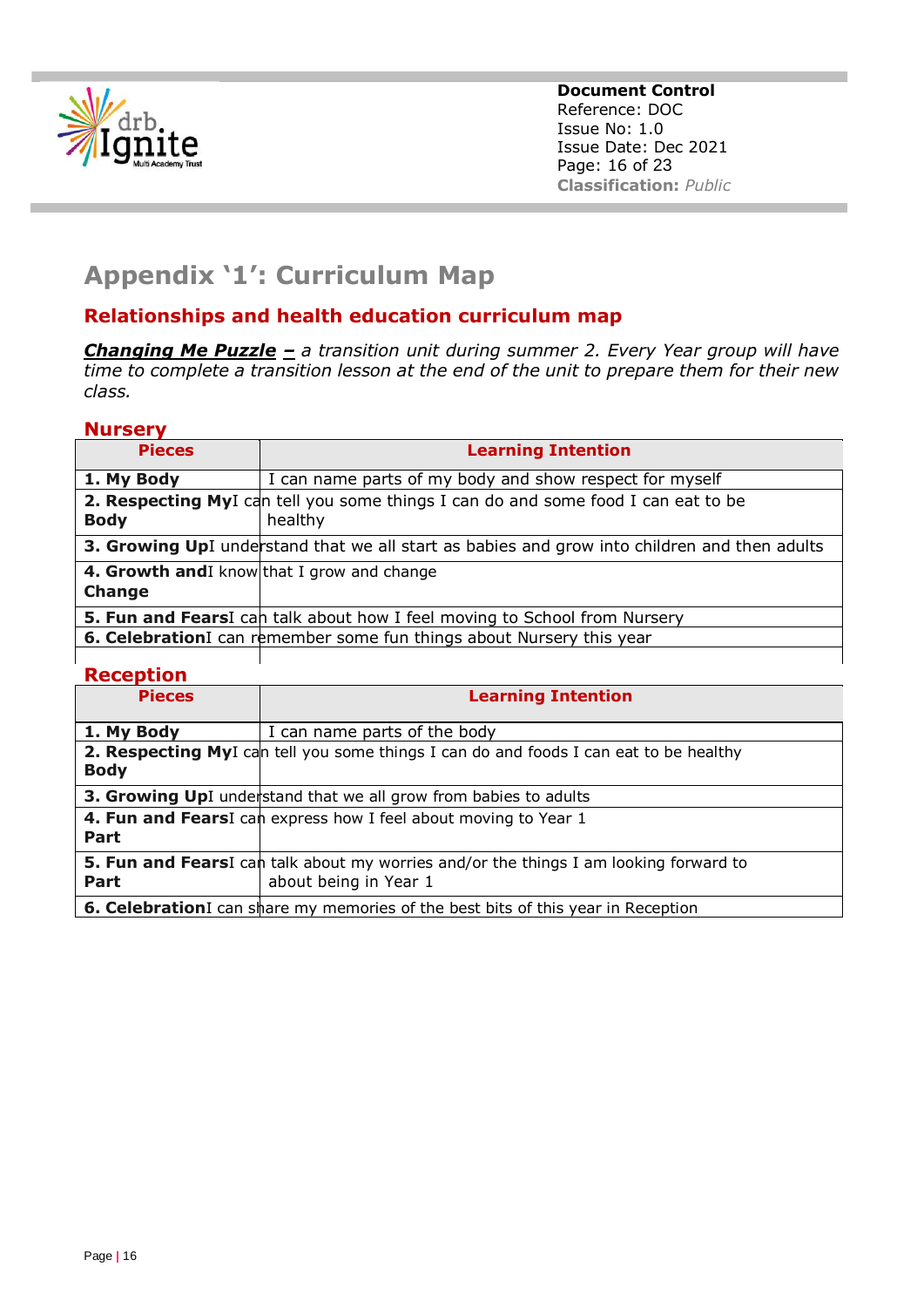

#### **Year 1**

| <b>Pieces</b>                    | <b>PSHE Learning Intention</b>                                                                                    | Social + emotional<br>development learning<br>intention                                               |
|----------------------------------|-------------------------------------------------------------------------------------------------------------------|-------------------------------------------------------------------------------------------------------|
| 1. Life Cycles                   | I am starting to understand the life<br>cycles of animals and humans                                              | I understand that changes<br>happen as we grow and that<br>this is OK                                 |
| 2. Changing Me                   | I can tell you some things about<br>me that have changed and some<br>things about me that have stayed<br>the same | I know that changes are OK<br>and that sometimes they will<br>happen whether I want them<br>to or not |
| 3. My changing Body              | I can tell you how my body has<br>changed since I was a baby                                                      | I understand that growing up<br>is natural and that everybody<br>grows at different rates             |
| 4. Learning and<br>Growing       | I understand that every time I<br>learn something new I change a<br>little bit                                    | I enjoy learning new things                                                                           |
| 5. Coping with<br><b>Changes</b> | I can tell you about changes that<br>have happened in my life                                                     | I know some ways to cope<br>with changes                                                              |

# **Year Two**

| <b>Pieces</b>                   | <b>PSHE Learning Intention</b>                                                                                               | Social + emotional<br>development learning<br>intention                                                          |
|---------------------------------|------------------------------------------------------------------------------------------------------------------------------|------------------------------------------------------------------------------------------------------------------|
| 1. Life Cycles in<br>nature     | I can recognise cycles of life in<br>nature                                                                                  | I understand there are some<br>changes that are outside my<br>control and can recognise how<br>I feel about this |
| 2. Growing from<br>young to old | I can tell you about the natural<br>process of growing from young to<br>old and understand that this is not<br>in my control | I can identify people I respect<br>who are older than me                                                         |
| 3. The changing me              | I can recognise how my body has<br>changed since I was a baby and<br>where I am on the continuum from<br>young to old        | I feel proud about becoming<br>more independent                                                                  |
| <b>4. Assertiveness</b>         | I understand there are different<br>types of touch and can tell you<br>which ones I like and don't like                      | I am confident to say what I<br>like and don't like and can ask<br>for help                                      |
| 5. Looking ahead                | I can identify what I am looking<br>forward to when I move to my next<br>class                                               | I can start to think about<br>changes I will make when I<br>am in Year 3 and know how to<br>go about this        |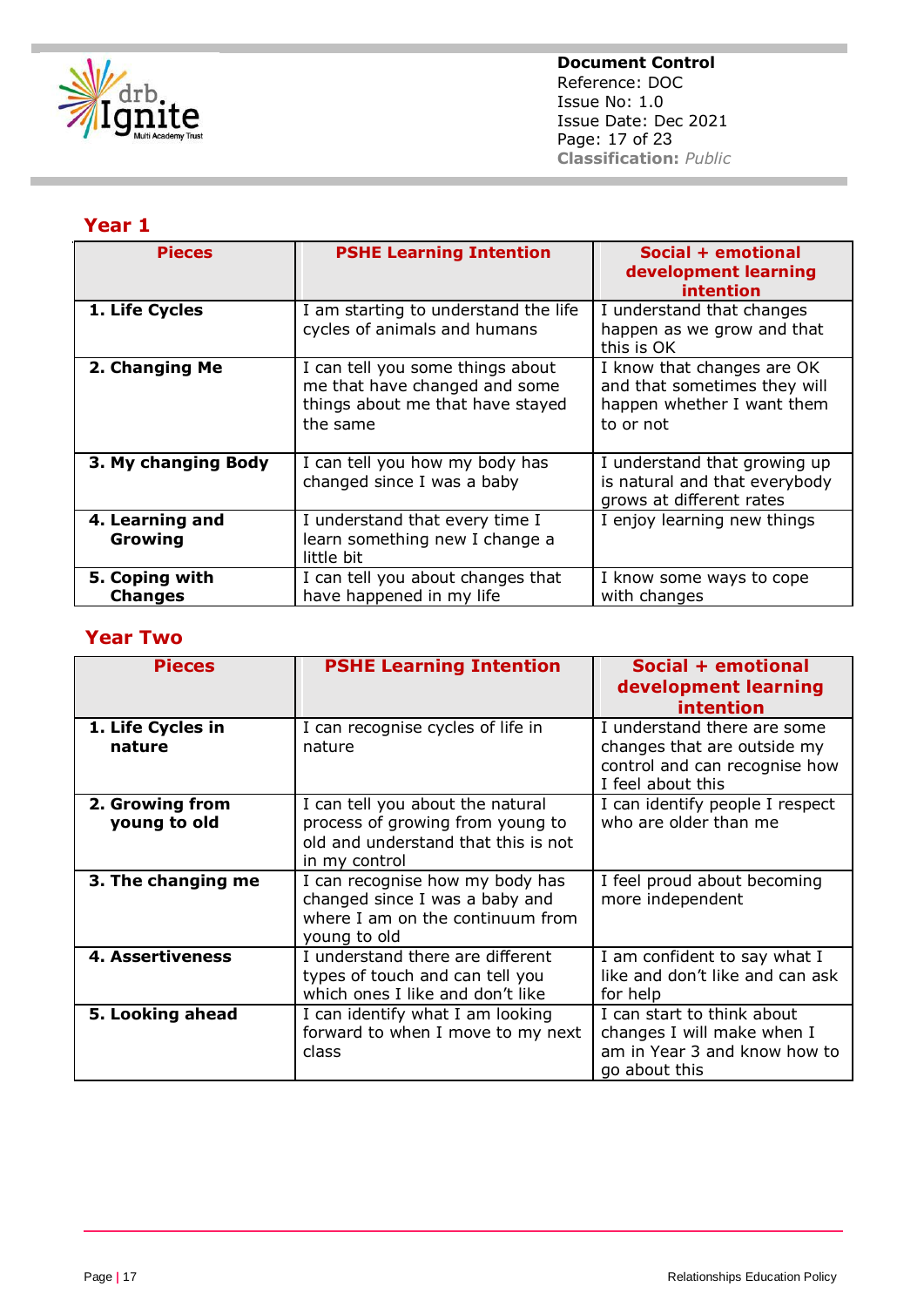

## **Year Three**

| <b>Pieces</b>                      | <b>PSHE Learning Intention</b>                                                                                                                                                                                            | Social + emotional<br>development learning<br>intention                                                          |
|------------------------------------|---------------------------------------------------------------------------------------------------------------------------------------------------------------------------------------------------------------------------|------------------------------------------------------------------------------------------------------------------|
| 1. How babies grow                 | I understand that in animals and<br>humans lots of changes happen<br>between conception and growing<br>up, and that usually it is the female<br>who has the baby                                                          | I can express how I feel when I<br>see babies or baby animals                                                    |
| 2. Babies                          | I understand how babies grow and<br>develop in the mother's uterus I<br>understand what a baby needs to<br>live and grow                                                                                                  | I can express how I might feel if<br>I had a new baby in my family                                               |
| 3. Boys' + girls'<br><b>bodies</b> | I can recognise the physical<br>differences between boys and girls,<br>use the correct names for parts of<br>the body (penis, anus, testicles,<br>vagina, vulva) and appreciate that<br>some parts of my body are private | I can tell you what I like/don't<br>like about being a boy/girl                                                  |
| 4. Family stereotypes              | I can start to recognise<br>stereotypical ideas I might have<br>about parenting and family roles                                                                                                                          | I can express how I feel when<br>my ideas are challenged and<br>might be willing to change my<br>ideas sometimes |
| 5. Looking ahead                   | I can identify what I am looking<br>forward to when I move to my next<br>class                                                                                                                                            | I can start to think about<br>changes I will make next year<br>and know how to go about this                     |

#### **Year Four**

| <b>Pieces</b>                   | <b>PSHE Learning Intention</b>                                                                                                                                                            | Social + emotional<br>development learning<br>intention                                                             |
|---------------------------------|-------------------------------------------------------------------------------------------------------------------------------------------------------------------------------------------|---------------------------------------------------------------------------------------------------------------------|
| 1. Unique Me                    | I understand that some of my<br>personal characteristics have come<br>from my birth parents.                                                                                              | I appreciate that I am a truly<br>unique human being                                                                |
| 2. Menstruation<br>(girls only) | I can describe how a girl's body<br>changes in order for her to be able<br>to have babies when she is an<br>adult, and that menstruation<br>(having periods) is a natural part of<br>this | I have strategies to help me<br>cope with the physical and<br>emotional changes I will<br>experience during puberty |
| 3. Circles of change            | I know how the circle of change<br>works and can apply it to changes I<br>want to make in my life                                                                                         | I am confident enough to try to<br>make changes when I think<br>they will benefit me                                |
| 4. Accepting change             | I can identify changes that have<br>been and may continue to be<br>outside of my control that I learnt                                                                                    | I can express my fears and<br>concerns about changes that<br>are outside of my control and                          |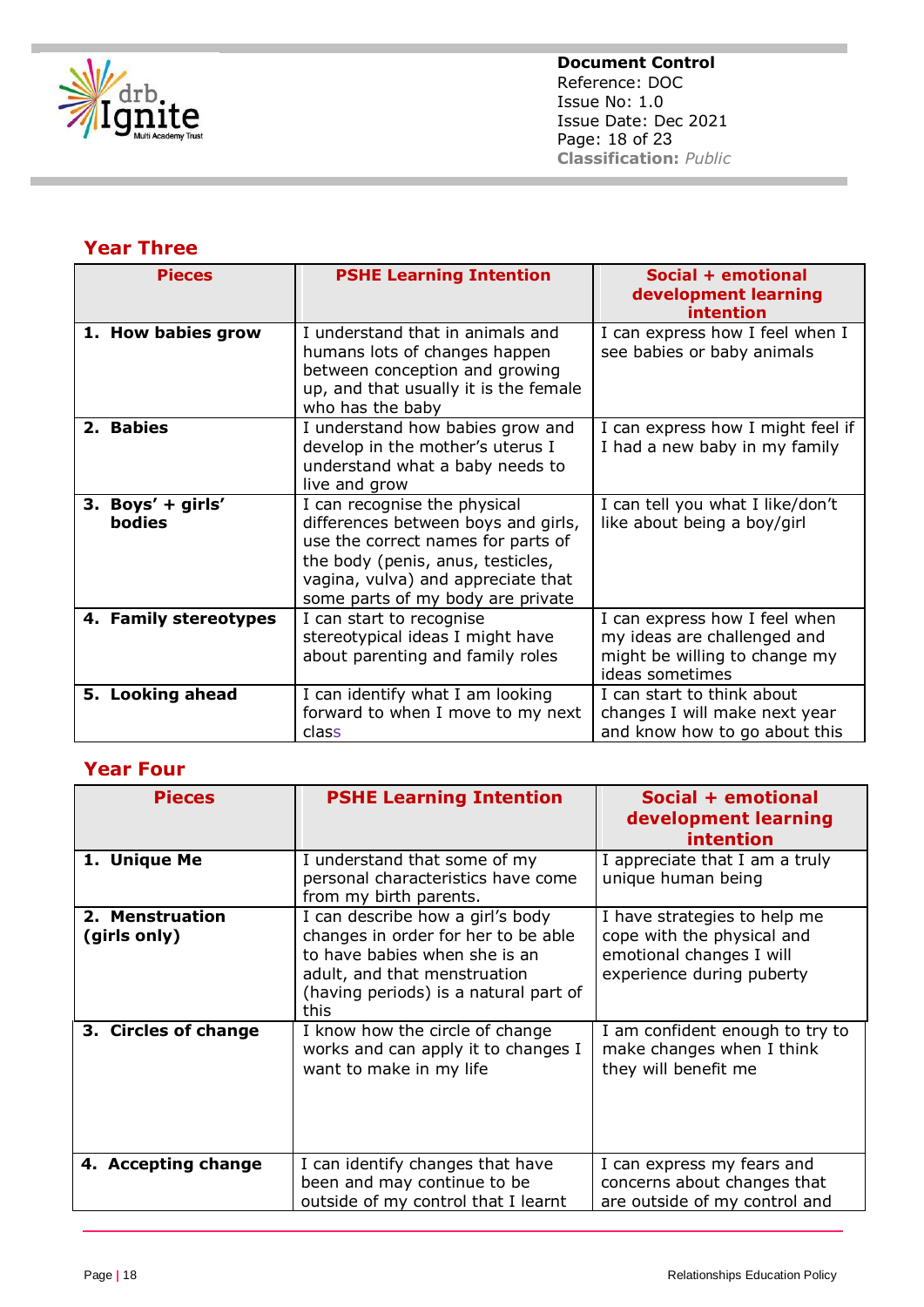**The Contract Document Control** Reference: DOC Issue No: 1.0 Issue Date: Dec 2021 Page: 19 of 23 **Classification:** *Public*

**College** 

|                    | to accept                                                                       | know how to manage these<br>feelings positively                                                            |
|--------------------|---------------------------------------------------------------------------------|------------------------------------------------------------------------------------------------------------|
| 5. Looking Ahead 2 | I can identify what I am looking<br>forward to when I move to my next<br>class. | I can reflect on the changes I<br>would like to make next year<br>and can describe how to go<br>about this |

# **Year Five**

| <b>Pieces</b>             | <b>PSHE Learning Intention</b>                                                                                                                         | Social + emotional<br>development learning<br>intention                                                         |
|---------------------------|--------------------------------------------------------------------------------------------------------------------------------------------------------|-----------------------------------------------------------------------------------------------------------------|
| 1. Self and body<br>image | I am aware of my own self-image<br>and how my body image fits into<br>that                                                                             | I know how to develop my own<br>self esteem                                                                     |
| 2. Puberty for girls      | I can explain how a girl's body<br>changes during puberty and<br>understand the importance of<br>looking after yourself physically and<br>emotionally  | I understand that puberty is a<br>natural process that happens to<br>everybody and<br>that it will be ok for me |
| 3. Puberty for boys       | I can describe how boys' and girls'<br>bodies change during puberty                                                                                    | I can express how I feel about<br>the changes that will happen to<br>me during puberty                          |
| 4. Looking Ahead 1        | I can identify what I am looking<br>forward to about becoming a<br>teenager and understand this<br>brings growing responsibilities<br>(age of consent) | I am confident that I can cope<br>with the changes that growing<br>up will bring                                |
| 5. Looking Ahead 2        | I can identify what I am looking<br>forward to when I move to my next<br>class                                                                         | I can start to think about<br>changes I will make next year<br>and know how to go about this                    |

# **Year Six**

| <b>Pieces</b>     | <b>PSHE Learning Intention</b>                                          | Social + emotional                                                |
|-------------------|-------------------------------------------------------------------------|-------------------------------------------------------------------|
|                   |                                                                         | development learning                                              |
|                   |                                                                         | intention                                                         |
| 1. My self image  | I am aware of my own self-image                                         | I know how to develop my own                                      |
|                   | and how my body image fits into<br>that                                 | self esteem                                                       |
|                   |                                                                         |                                                                   |
| 2. Puberty        | I can describe how boys' and girls'<br>bodies change during puberty and | I can express how I feel about<br>the changes that will happen to |
|                   | understand the importance of                                            | me during puberty                                                 |
|                   | looking after yourself physically and                                   |                                                                   |
|                   | emotionally                                                             |                                                                   |
| 3. Having a baby  | I can correctly label the internal                                      | I understand that having a baby                                   |
|                   | and external parts of male and                                          | is a personal choice and can                                      |
|                   | female bodies that are necessary                                        | express how I feel about having                                   |
|                   | for making a baby                                                       | children when I am an adult                                       |
|                   |                                                                         |                                                                   |
|                   |                                                                         |                                                                   |
| 4. Boyfriends and | I understand how being physically                                       | I understand that respect for                                     |
| girlfriends       | attracted to someone changes the                                        | one another is essential in a                                     |
|                   | nature of the relationship and what                                     | boyfriend/girlfriend relationship,                                |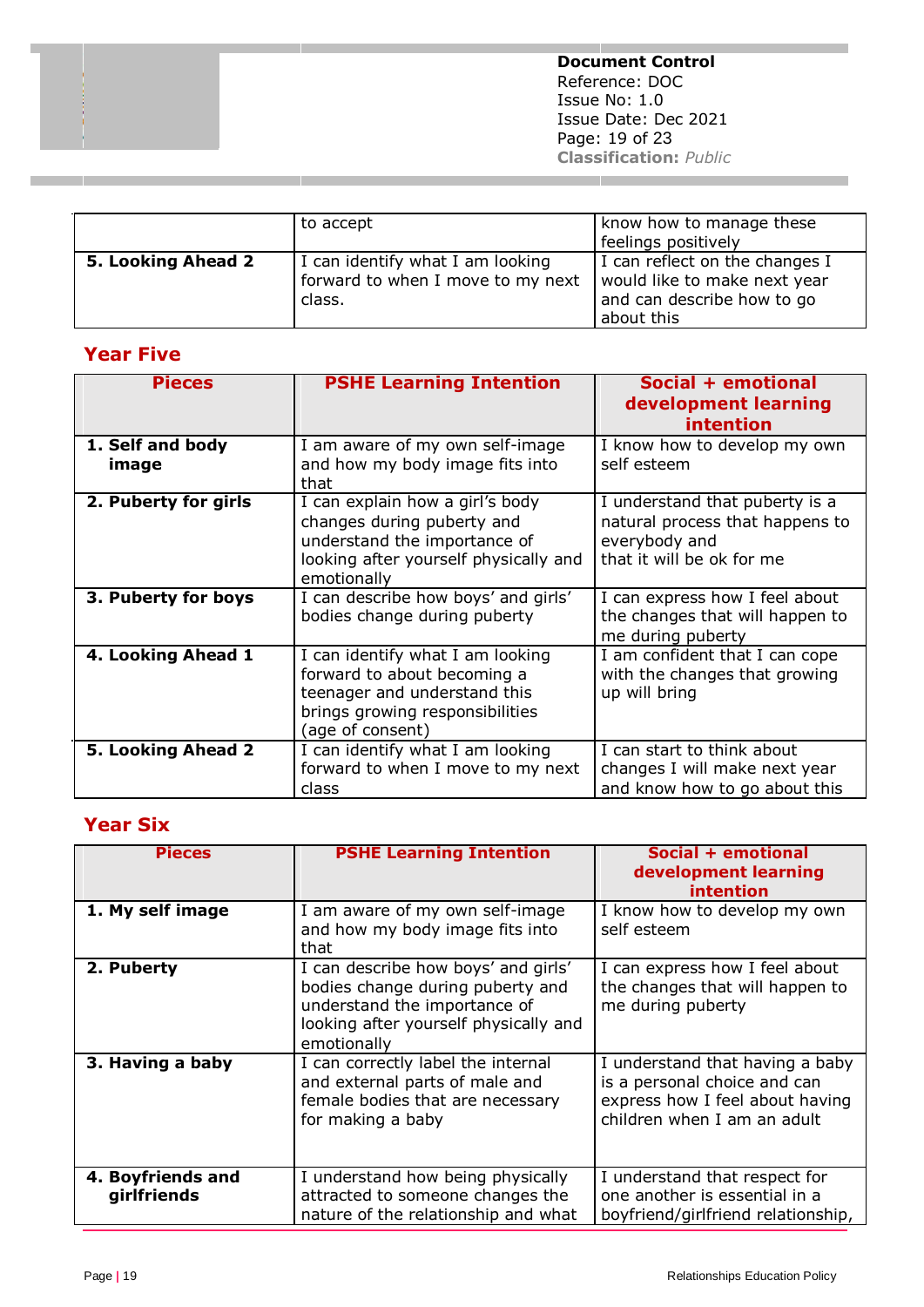**Document Control** Reference: DOC Issue No: 1.0 Issue Date: Dec 2021 Page: 20 of 23 **Classification:** *Public*

|                                | that might mean about having a<br>girlfriend/boyfriend                                                            | and that I should not feel<br>pressured into doing something<br>I don't want to                   |
|--------------------------------|-------------------------------------------------------------------------------------------------------------------|---------------------------------------------------------------------------------------------------|
| 5. Real self and ideal<br>self | I am aware of the importance of a<br>positive self-esteem and what I can<br>do to develop it                      | I can express how I feel about<br>my self-image and know how to<br>challenge negative 'body-talk' |
| 6. The year ahead              | I can identify what I am looking<br>forward to and what worries me<br>about the transition to secondary<br>school | I know how to prepare myself<br>emotionally for the changes<br>nest year                          |